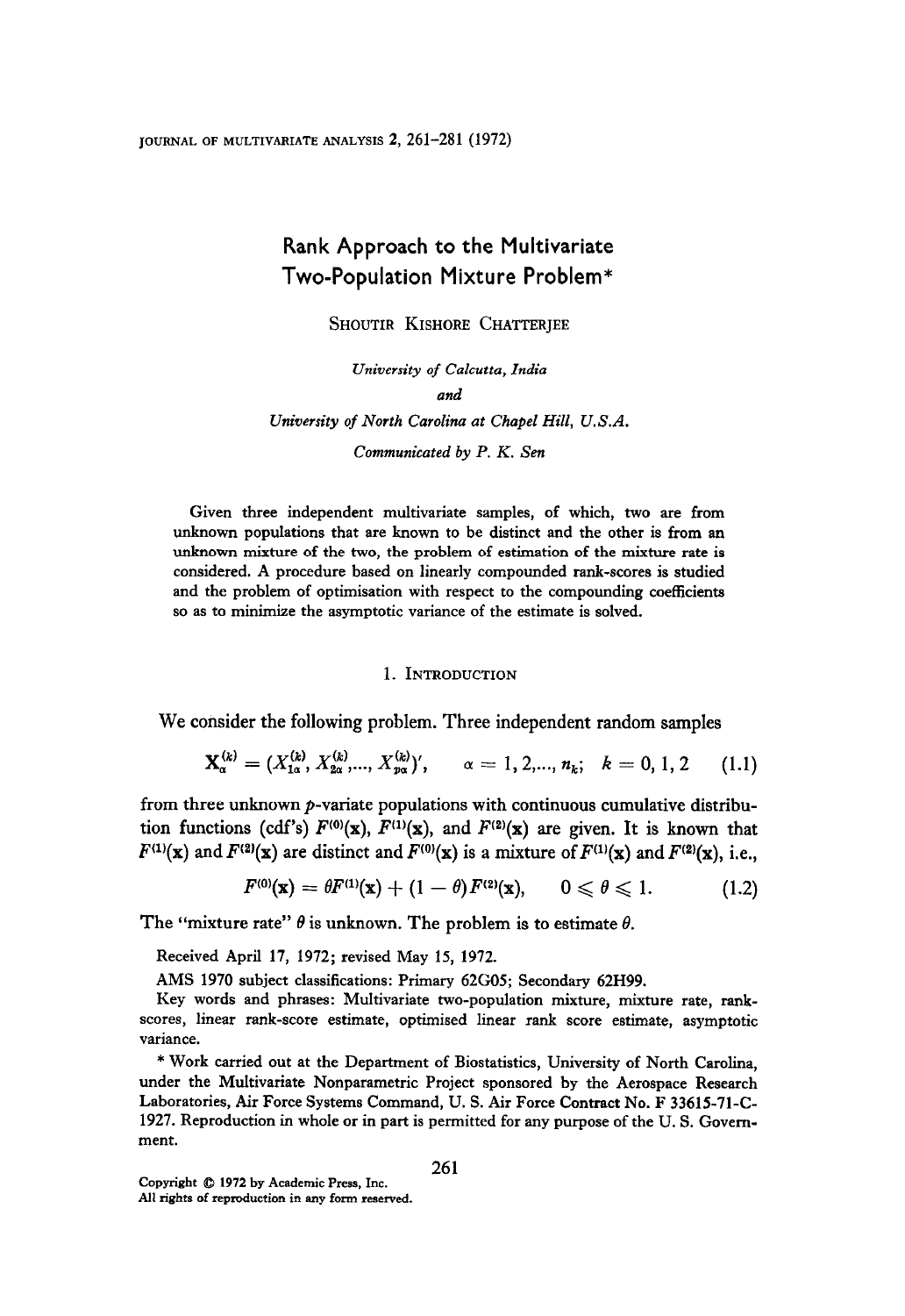For this problem we consider procedures which utilize only the observational ranks, and hence, can be used when ranks only are available.

For the *i*-th variate, let us rank all the  $N = n_0 + n_1 + n_2$  observations from the three samples together, and let the rank of  $X_{i\alpha}^{(k)}$  so obtained be  $R_{i\alpha}^{(k)}$ . In this way, from (1.1) we derive the rank vectors

$$
\mathbf{R}_{\alpha}^{(k)} = (R_{1\alpha}^{(k)}, R_{2\alpha}^{(k)}, ..., R_{p\alpha}^{(k)})', \qquad \alpha = 1, 2, ..., n_k; \quad k = 0, 1, 2. \tag{1.3}
$$

Now suppose a  $p \times N$  score matrix (depending on N)

$$
\mathbf{A}_N = (a_{Ni}(\alpha))_{i=1,...,p;\;\alpha=1,...,N} \tag{1.4}
$$

is given. With its help, we convert the ranks into rank scores

$$
a_{Ni}(R_{i\alpha}^{(k)}) = a_{i\alpha}^{(k)} \quad \text{(say)}, \qquad \alpha = 1,..., n_k; \quad k = 0, 1, 2; \quad i = 1,..., p. \tag{1.5}
$$

Here  $a_{i\sigma}^{(k)}$  represents the random rank score corresponding to the observation  $X_{i\alpha}^{(k)}$ . Let

$$
\mathbf{a}_{\alpha}^{(k)} = (a_{1\alpha}^{(k)}, a_{2\alpha}^{(k)}, ..., a_{p\alpha}^{(k)})', \qquad \alpha = 1, 2, ..., n_k; \quad k = 0, 1, 2,
$$
  

$$
\mathbf{\tilde{a}}^{(k)} = (\bar{a}_1^{(k)}, \bar{a}_2^{(k)}, ..., \bar{a}_p^{(k)})' = \frac{1}{n_k} \sum_{\alpha=1}^{n_k} \mathbf{a}_{\alpha}^{(k)}.
$$
 (1.6)

The relation (1.2) means that we can regard the  $n_0$  observations from  $F^{(0)}$  to have been taken in the following two steps. First,  $n_0$  Bernoulli trials with success probability  $\theta$  are performed. Then, for each trial, an observation from  $F^{(1)}$  or  $F^{(2)}$ is taken according as the trial shows a success or a failure. With this interpretato taken according as the that shows that successes a a successe when the succeptum tion, it immediately follows that if the number r of successes were observable, we could disregard the rest of the data, and take  $t = r/n_0$  as our estimate of  $\theta$ . Since Y is not observe the rest of the data, and take  $\epsilon$ ". The some south some south of the south of the south of the contract of the south of the south of the south of the south of the south of the south of the south of If  $\alpha$ , is not observable, we use the data to find some series contract of  $\alpha$ .

If r, as well as the serial numbers  $\alpha_1$  ,  $\alpha_2$  ,...,  $\alpha_r$  ( $1 \leq \alpha_1 < \alpha_2 < \cdots < \alpha_r \leq n_0$ ) of the trials resulting in success are given, then, conditionally,  $X_a^{(0)}$ ,  $\alpha = \alpha_1$ ,  $\alpha_2$ ,...,  $\alpha_r$ , would have the same distribution as  $\mathbf{X}_{\alpha}^{(1)}$ ,  $\alpha = 1, 2, ..., n_1$  and  $\mathbf{X}_{\alpha}^{(0)}, \alpha \neq \alpha_1, \alpha_2, ..., \alpha_r$ , the same distribution as  $\mathbf{X}_{\alpha}^{(2)}, \alpha = 1, 2, ..., n_2$ . Hence, given r and  $\alpha_1$ ,  $\alpha_2$ ,...,  $\alpha_r$ , the random score vectors  $a_\alpha^{(0)}$ ,  $\alpha = \alpha_1$ ,  $\alpha_2$ ,...,  $\alpha_r$ would be interchangeable with  $\mathbf{a}_{\alpha}^{(1)}$ ,  $\alpha = 1, 2,..., n_1$  and  $\mathbf{a}_{\alpha}^{(0)}$ ,  $\alpha \neq \alpha_1$ ,  $\alpha_2$ ,...,  $\alpha_r$  would be interchangeable with  $\mathbf{a}_{\alpha}^{(2)}$ ,  $\alpha = 1, 2,..., n_2$ . Thus, we would have

$$
E(\mathbf{\tilde{a}}^{(0)} | r, \alpha_1, ..., \alpha_r) = tE(\mathbf{\tilde{a}}^{(1)} | r, \alpha_1, ..., \alpha_r) + (1-t) E(\mathbf{\tilde{a}}^{(2)} | r, \alpha_1, ..., \alpha_r),
$$

so that unconditionally also,

$$
E(\mathbf{\tilde{a}}^{(0)} - t\mathbf{\tilde{a}}^{(1)} - (1-t)\mathbf{\tilde{a}}^{(2)}) = 0.
$$
 (1.7)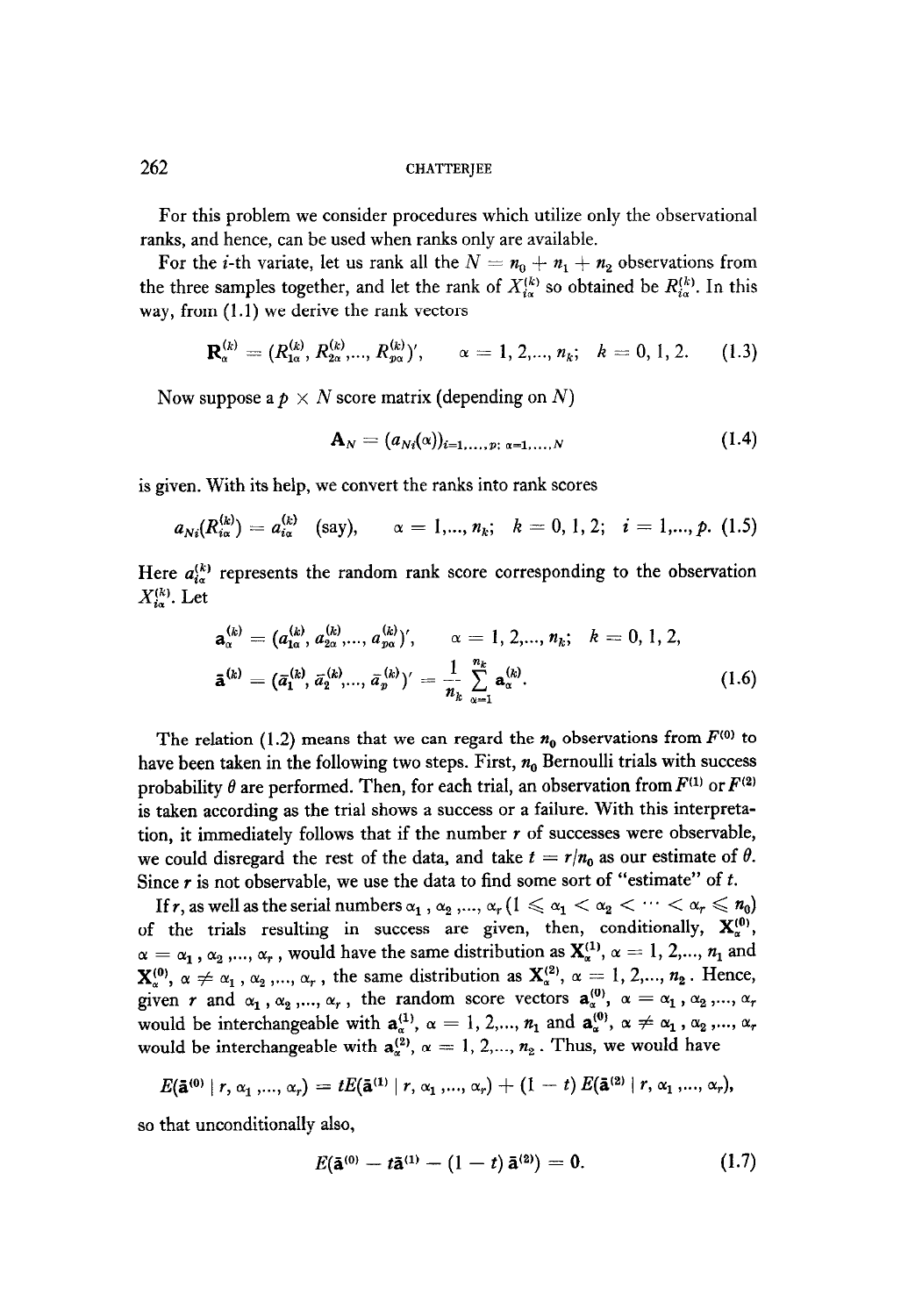For any fixed nonnull  $p$ -vector  $I$ , we have, therefore,

$$
E[(l'\mathbf{\tilde{a}}^{(2)}-l'\mathbf{\tilde{a}}^{(0)})-t(l'\mathbf{\tilde{a}}^{(2)}-l'\mathbf{\tilde{a}}^{(1)})]=0.
$$
 (1.8)

This suggests that we take as a determination of t, and hence, as an estimate of  $\theta$ ,

$$
\tilde{\theta} = \tilde{\theta}(l) = (l'\tilde{a}^{(2)} - l'\tilde{a}^{(0)})/(l'\tilde{a}^{(2)} - l'\tilde{a}^{(1)}),
$$
\n(1.9)

provided that the denominator is nonzero and the ratio lies in [0, 1]. As  $F^{(1)}$  and  $F^{(2)}$  are distinct, for a suitable score matrix  $\mathbf{A}_N$ , and a suitably chosen *I*, these conditions are expected to be realised with high probability at least in large samples. We call  $\hat{\theta}(\mathbf{l})$  as "the fixed-*I* linear rank-score estimate" of  $\theta$ . In the sequel, we shall allow  *itself to be determined by the data so as to achieve* maximum asymptotic efficiency. The corresponding estimate would be called "optimised linear rank-score estimate".

In the remainder of this section we consider some general results on random sequences that will be used repeatedly later.

LEMMA 1.1. If  $g(x)$  is a real-valued function continuous over an open p-dimensional interval I,  $a_N$  is a p-vector sequence such that for sufficiently large N,  $a_N \subset J \subset I$  where J is a bounded closed interval and  $X_N$  is a sequence of random p-vectors such that  $X_N - a_N \rightarrow^P 0$ , then,  $g(X_N) - g(a_N) \rightarrow^P 0$ .

*Proof.* Clearly we can find a closed bounded interval  $J'$ , such that  $J \subset J' \subset I$ such that for sufficiently large N,  $a_N \in J'$  and  $x_N \in J'$  with probability arbitrarily close to 1. As  $g(x)$  is uniformly continuous in  $J'$ , the lemma follows.

Given a sequence of random p-vectors  $\mathbf{X}_N$  and a sequence of positive definite matrices  $\Sigma_N$ , we say  $\mathbf{X}_N$  is asymptotically  $N(0, \Sigma_N)$  if for every nonnull p-vector *I*,  $\mathbf{I}'\mathbf{X}_N/[\mathbf{I}'\mathbf{\Sigma}_N\mathbf{I}]^{1/2}$  converges in law to  $N(0, 1)$ .

For a symmetric matrix A we use the notations  $m(A)$  and  $M(A)$  to denote the minimum and maximum characteristic roots, respectively.  $\Phi(z)$  denotes the standard normal cdf.

LEMMA 1.2. Let  $X_N$  be a sequence of random p-vectors and  $\Sigma_N(p \times p)$  be a sequence of positive definite matrices such that  $X_N$  is asymptotically  $N(0, \Sigma_N)$ . Then, provided

$$
0 < \liminf_{N} \{m(\Sigma_N)/M(\Sigma_N)\},\tag{1.10}
$$

we have, for every x,

$$
P\{l'\mathbf{X}_N[l'\mathbf{\Sigma}_N l]^{-1/2}\leqslant z\}\to \Phi(z) \text{ uniformly in } l\neq 0. \tag{1.11}
$$

*Proof.* Let us write  $m(\Sigma_N) = m_N$ ,  $M(\Sigma_N) = M_N$ . Since replacement of  $\mathbf{X}_N$  and  $\Sigma_N$  by  $M_N^{-1/2}\mathbf{X}_N$  and  $M_N^{-1}\mathbf{\Sigma}_N$  does not change  $\mathbf{I}'\mathbf{X}_N/[\mathbf{I}'\mathbf{\Sigma}_N\mathbf{I}]^{1/2}$ , without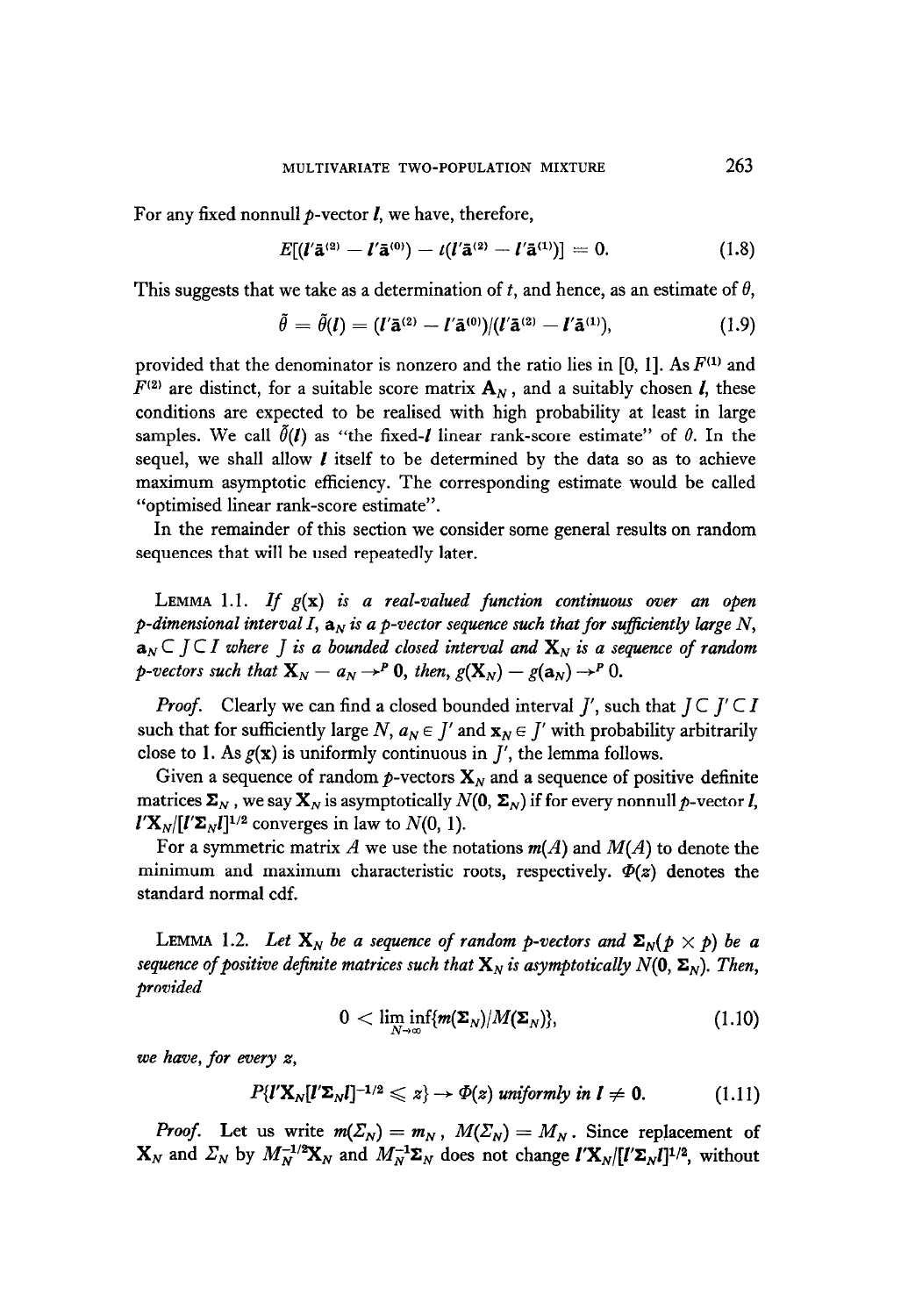any loss of generality, we may assume  $M_N = 1$  for all N. Then (1.10) can be restated as

$$
0 < \liminf_{N \to \infty} m_N \leqslant M_N = 1. \tag{1.12}
$$

The implication of (1.12) is that given any sequence  $\{N_k\}$  we can find a subsequence  $\{N_k'\}$  such that  $\lim_{k\to\infty} \Sigma_{N_k'}$  exists and is positive definite.

Suppose  $(1.11)$  does not hold, i.e., there is a  $z'$  such that

$$
\sup_{l\neq 0} |P\{l'\mathbf{X}_N[l'\mathbf{\Sigma}_N l]^{-1/2} \leqslant z'\} - \Phi(z')| \nrightarrow 0. \tag{1.13}
$$

Then we can find a number  $\epsilon > 0$  and a subsequence  $\{N_k\}$  such that

$$
\sup_{l\neq 0} |P\{l'\mathbf{X}_{N_k}[l'\mathbf{\Sigma}_{N_k}l]^{-1/2}\leqslant z'\}-\Phi(z')|>\epsilon \quad \text{ for all }k \qquad (1.14)
$$

and by (1.12) we can choose  $\{N_k\}$  so that

$$
\lim_{k\to\infty}\Sigma_{N_k}=\text{some positive definite matrix, say, }\Sigma_0\,.
$$
 (1.15)

Now, (1.15) together with the fact that  $l'X_{N_k}/[l'\Sigma_{N_k}l]^{1/2} \rightarrow \mathscr{L} N(0, 1)$  for all  $I \neq 0$ , implies that  $X_{N_k} \rightarrow^{\mathscr{L}} Y_0$  where we write  $Y_0$  for a random vector distributed as  $N(0, \Sigma_0)$ . We now apply a general result on weak convergence due to Ranga Rao [4, Theorem 4.2] from which we get that

$$
\sup_{l\neq 0} |P\{l'\mathbf{X}_{N_k} \leqslant z'\} - P\{l'\mathbf{Y}_0 \leqslant z'\}| \to 0. \tag{1.16}
$$

Now let us denote by  $Y_{N_k}$  a random vector following exactly the distribution  $N(0, \Sigma_{N_k})$ . Then (1.15) implies  $Y_{N_k} \to \mathscr{L} Y_0$ , and again by Ranga Rao's result, we get

$$
\sup_{l\neq 0} |P\{l'\mathbf{Y}_{N_k} \leqslant z'\} - P\{l'\mathbf{Y}_0 \leqslant z'\}| \to 0. \tag{1.17}
$$

From  $(1.16)$  and  $(1.17)$  we deduce,

$$
\sup_{l\neq 0} |P\{l'\mathbf{X}_{N_k}\leqslant z'\}-P\{l'\mathbf{Y}_{N_k}\leqslant z'\}|\to 0,
$$

and hence,

$$
\sup_{l\neq 0} |P\{l'\mathbf{X}_{N_k}[l'\mathbf{\Sigma}_{N_k}l]^{-1/2}\leqslant z'\}-P\{l'\mathbf{Y}_{N_k}[l'\mathbf{\Sigma}_{N_k}l]^{-1/2}\leqslant z'\}|\rightarrow 0,
$$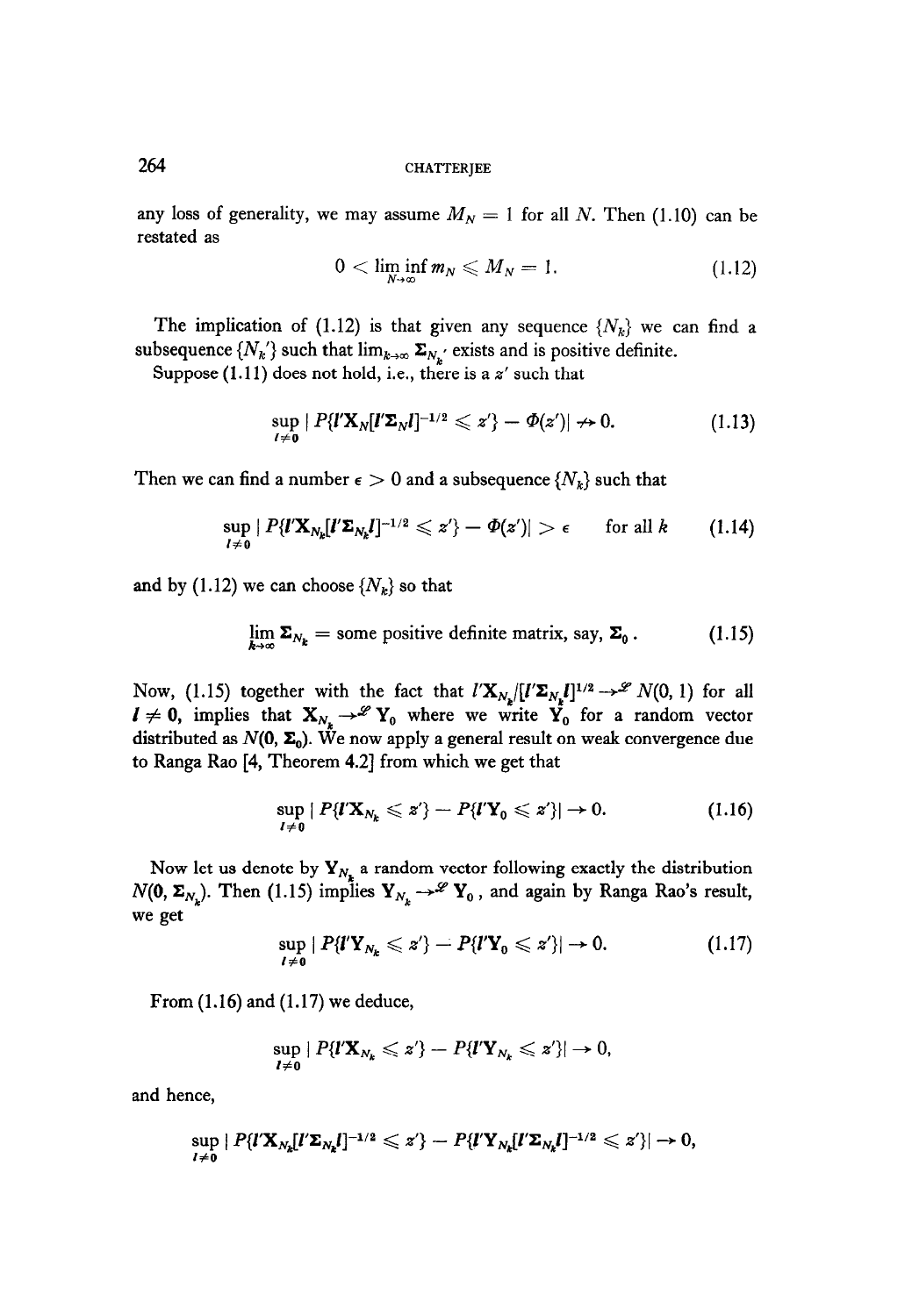I.e.,

$$
\sup_{l\neq 0} |P\{l'\mathbf{X}_{N_k}[l'\mathbf{\Sigma}_{N_k}l]^{-1/2} \leqslant z'\}-\varPhi(z')| \to 0. \tag{1.18}
$$

But this contradicts (1.14). Hence the lemma.

*Note.* Under the conditions of the lemma, if  $I_N$  is a sequence of non-null vectors, then  $I_N' \mathbf{X}_N$  is asymptotically distributed as  $N(0, I_N' \mathbf{\Sigma}_N I_N)$ .

### 2. SOME PRELIMINARY RESULTS

In the following sections we shall assume that for every  $N$  there is a triplet  $(n_0, n_1, n_2)$  such that  $n_0 + n_1 + n_2 = N$ . We write

$$
\lambda_k = n_k/N
$$
,  $k = 0, 1, 2$ ,  $\lambda_0 + \lambda_1 + \lambda_2 = 1$ . (2.1)

Whenever  $N \rightarrow \infty$  we assume the following holds.

ASSUMPTION I. There is a number  $\lambda^*$  ( $0 < \lambda^* < \frac{1}{3}$ ) such that

$$
\lambda^* < \lambda_k < 1 - \lambda^*, \qquad k = 0, 1, 2, \qquad \text{for all} \quad N. \tag{2.2}
$$

We write

$$
H(\mathbf{x}) = \lambda_0 F^{(0)}(\mathbf{x}) + \lambda_1 F^{(1)}(\mathbf{x}) + \lambda_2 F^{(2)}(\mathbf{x}).
$$
 (2.3)

By (1.2), this gives

$$
H(\mathbf{x}) = (\lambda_0 \theta + \lambda_1) F^{(1)}(\mathbf{x}) + (\lambda_0 (1 - \theta) + \lambda_2) F^{(2)}(\mathbf{x}). \tag{2.4}
$$

As  $\lambda_0$ ,  $\lambda_1$ ,  $\lambda_2$  vary with N, so does H(x). Equation (2.2) entails

$$
F^{(k)}(\mathbf{x}) \leqslant \frac{1}{\lambda^*} H(\mathbf{x}), \qquad k = 0, 1, 2. \tag{2.5}
$$

 $W_{\rm eff}$  for the marginal corresponding  $\sim$ We write  $F_{[i]}^{(x)}(x)$ ,  $H_{[i]}(x)$  for the marginal cdf's of  $F^{(x)}(x)$  and  $H(x)$  corresponding to the *i*-th coordinate and  $F_{[i,j]}^{(k)}(x, y)$ ,  $H_{[i,j]}(x, y)$  for the bivariate marginal cdf's of the same corresponding to the  $i$ -th and  $j$ -th coordinates.

Let the empirical cdf's based on the *k*-th sample be  $\hat{F}^{(k)}(\mathbf{x})$ . Then the same based on the combined sample is

$$
\hat{H}(\mathbf{x}) = \lambda_0 \hat{F}^{(0)}(\mathbf{x}) + \lambda_1 \hat{F}^{(1)}(\mathbf{x}) + \lambda_2 \hat{F}^{(2)}(\mathbf{x}). \tag{2.6}
$$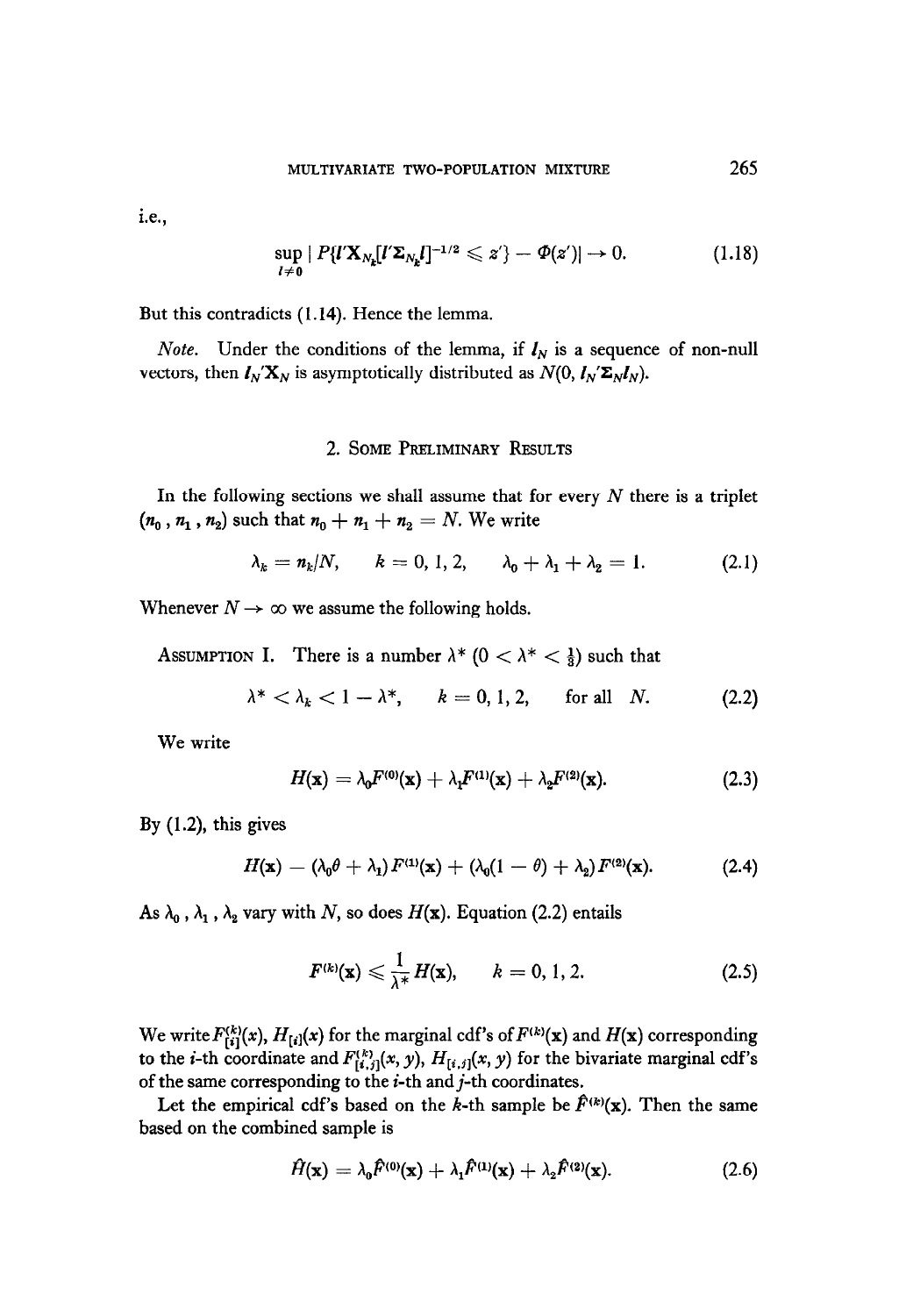The corresponding marginal cdf's are as before denoted by  $\hat{F}_{\{i\}}^{(k)}(x)$ ,  $\hat{H}_{\{i\}}(x)$ , etc. Writing

U(x) = 0, if x < 0, = 1, if x > 0, (2.7)

we have, clearly,

$$
\hat{F}_{\{i\}}^{(k)}(x) = \frac{1}{n_k} \sum_{\alpha=1}^{n_k} U(x - X_{i\alpha}^{(k)}),
$$
\n
$$
\hat{H}_{\{i\}}(x) = \frac{1}{N} \sum_{k=0}^{2} \sum_{\alpha=1}^{n_k} U(x - X_{i\alpha}^{(k)}).
$$
\n(2.8)

Following Hajek [1] we suppose that there are p "score functions"  $\varphi_i(u)$ , defined over  $0 < u < 1$ ,  $i = 1,..., p$ , and that, for each i,  $\varphi_i(u)$  determines the  $i$ -th row of the score matrix (1.4) by either of the following two relations:

$$
a_{Ni}(\alpha) = \varphi_i[\alpha/(N+1)], \qquad \alpha = 1, 2,..., N,
$$
 (2.9)

$$
a_{Ni}(\alpha) = E \varphi_i(U_N^{(\alpha)}), \qquad \alpha = 1, 2, ..., N,
$$
 (2.10)

 $\mathcal{L}(\mathcal{L}(\mathcal{U}))$  are  $\mathcal{L}(\mathcal{U})$  and the order statistics of a sample of size N from  $t_N = N$  is uniform distribution over  $(0, 1)$ . the uniform distribution over (0, 1)).<br>As in [1] we assume that the following condition is satisfied by the  $\varphi_i$ 's.

ASSUMPTION II. For each  $i = 1, 2, \dots, p$ ,

$$
\varphi_i(u) = \varphi_{i1}(u) - \varphi_{i2}(u), \qquad (2.1)
$$

where  $\mathcal{L}(\mathcal{S})$ ,  $\mathcal{L}(\mathcal{S})$  are both nondecreasing, square integrable and absolutely where  $\varphi_{i1}(u)$ ,  $\varphi_{i2}(u)$  are  $T_{\text{min}}$  is state  $(0, 1)$ .

 $\sim$   $\frac{1}{2}$ 

$$
\varphi_i(b)-\varphi_i(a)=\int_a^b\varphi_i'(u)\,du,\qquad \qquad (2.12)
$$

where the derivative vi'(u) exists almost everywhere in (0, 1). lete the deli

$$
\mu_i^{(k)} = \int_{-\infty}^{\infty} \varphi_i(H_{[i]}(x)) \, dF_{[i]}^{(k)}(x), \tag{2.13}
$$

$$
\sigma_{ij}^{(k)} = \int_{-\infty}^{\infty} \int_{-\infty}^{\infty} \varphi_i (H_{[i]}(x)) \cdot \varphi_j (H_{[i]}(y)) \, dF_{[i,j]}^{(k)}(x, y) - \mu_i^{(k)} \cdot \mu_j^{(k)}, \quad (2.14)
$$
  

$$
i, j = 1, 2, ..., p; \quad k = 0, 1, 2.
$$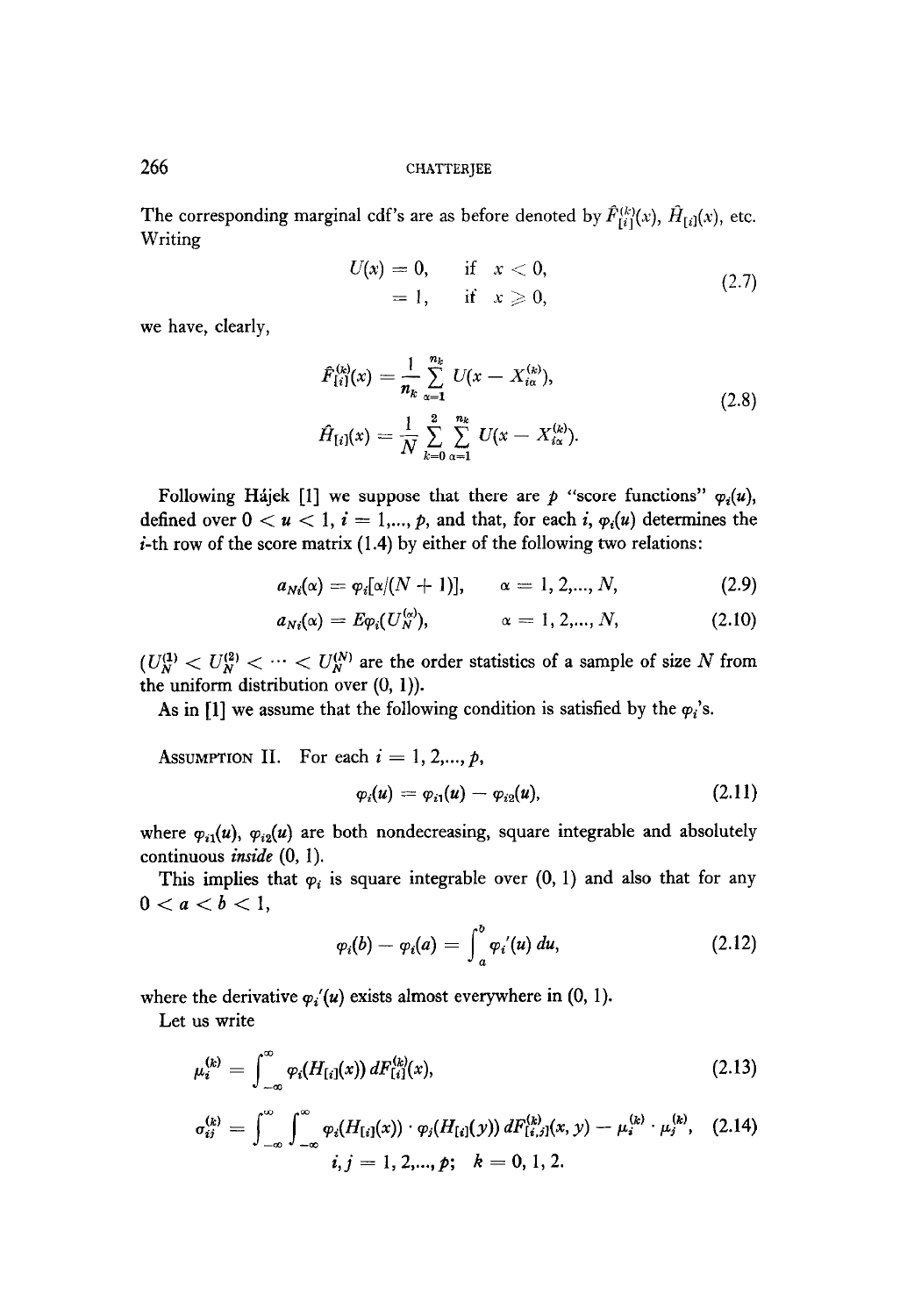These depend on N through  $H(x)$ . However, (2.5) together with the square integrability of the  $\varphi_i$ 's, implies that  $\mu_i^{(k)}$ ,  $\sigma_i^{(k)}$  are all uniformly bounded. Writing

$$
\boldsymbol{\mu}^{(k)} = (\mu_1^{(k)}, ..., \mu_p^{(k)})', \qquad \boldsymbol{\Sigma}^{(k)} = (\sigma_{ij}^{(k)})_{i,j=1,2,...,p}, \qquad k = 0, 1, 2 \quad (2.15)
$$

from  $(1.2)$ , we get

$$
\mu^{(0)} = \theta \mu^{(1)} + (1 - \theta) \mu^{(2)},
$$
  

$$
\Sigma^{(0)} = \theta \Sigma^{(1)} + (1 - \theta) \Sigma^{(2)} + \theta (1 - \theta) [\mu^{(2)} - \mu^{(1)}] [\mu^{(2)} - \mu^{(1)}]'. \tag{2.16}
$$

Finally, we assume that the following conditions hold as  $N \to \infty$ .

ASSUMPTION III. (a) For at least one  $i$ ,

$$
\liminf_{N \to \infty} (\mu_i^{(2)} - \mu_i^{(1)}) > 0, \quad \text{or} \quad \limsup_{N \to \infty} (\mu_i^{(2)} - \mu_i^{(1)}) < 0. \tag{2.17}
$$
\n
$$
\text{(b)} \quad \min_{k=1,2} \{ \liminf_{N \to \infty} m(\mathbf{\Sigma}^{(k)}) \} > 0. \tag{2.18}
$$

The implication of III(a) is that, for at least one value of  $i$ , the mean value of  $\varphi_i(H_{[i]}(X_i^{(1)}))$  is larger than that of  $\varphi_i(H_{[i]}(X_i^{(2)}))$  (or vice versa) for all but a finite number of values of N. Since  $F^{(1)}$  and  $F^{(2)}$  are supposed to be distinct, for proper choices of the score functions  $\varphi_i$ , it would be possible to get this difference  $\mathbf{v}_i$  for a mean value of  $\mathbf{v}_i$  for a set of  $\mathbf{v}_i$  or an i. Thus III (a) i. Thus III (a) i. Thus III (a) i. Thus III (a) i. Thus III (a) i. Thus III (a) i. Thus III (a) i. Thus III (a) i. Thus III (a) i. Thus is increased in the mean value of  $\varphi_i(x_{ij})$  for at least one  $i$ . Thus  $\pi_1(a)$  is no unduly restrictive. Assumption III( $\overline{b}$ ) is a sort of "nonsingularity assumption", which implies that for none of the two populations  $F^{(1)}$ ,  $F^{(2)}$ , any of the p variables becomes ever "useless" in the sense that its value is predictable from those of the other variables. With the above notations and assumptions, we now state and prove some

with the above notations and assumption

THEOREM 2.1. Under Assumptions I and II,

$$
\bar{a}_i^{(k)} - \mu_i^{(k)} \stackrel{P}{\to} 0, \qquad i = 1, 2, ..., p; \quad k = 0, 1, 2.
$$
 (2.19)

$$
E(\bar{a}_i^{(k)} - \mu_i^{(k)})^2 = \text{Var}(\bar{a}_i^{(k)}) + \{E\bar{a}_i^{(k)} - \mu_i^{(k)}\}^2 \to 0. \tag{2.20}
$$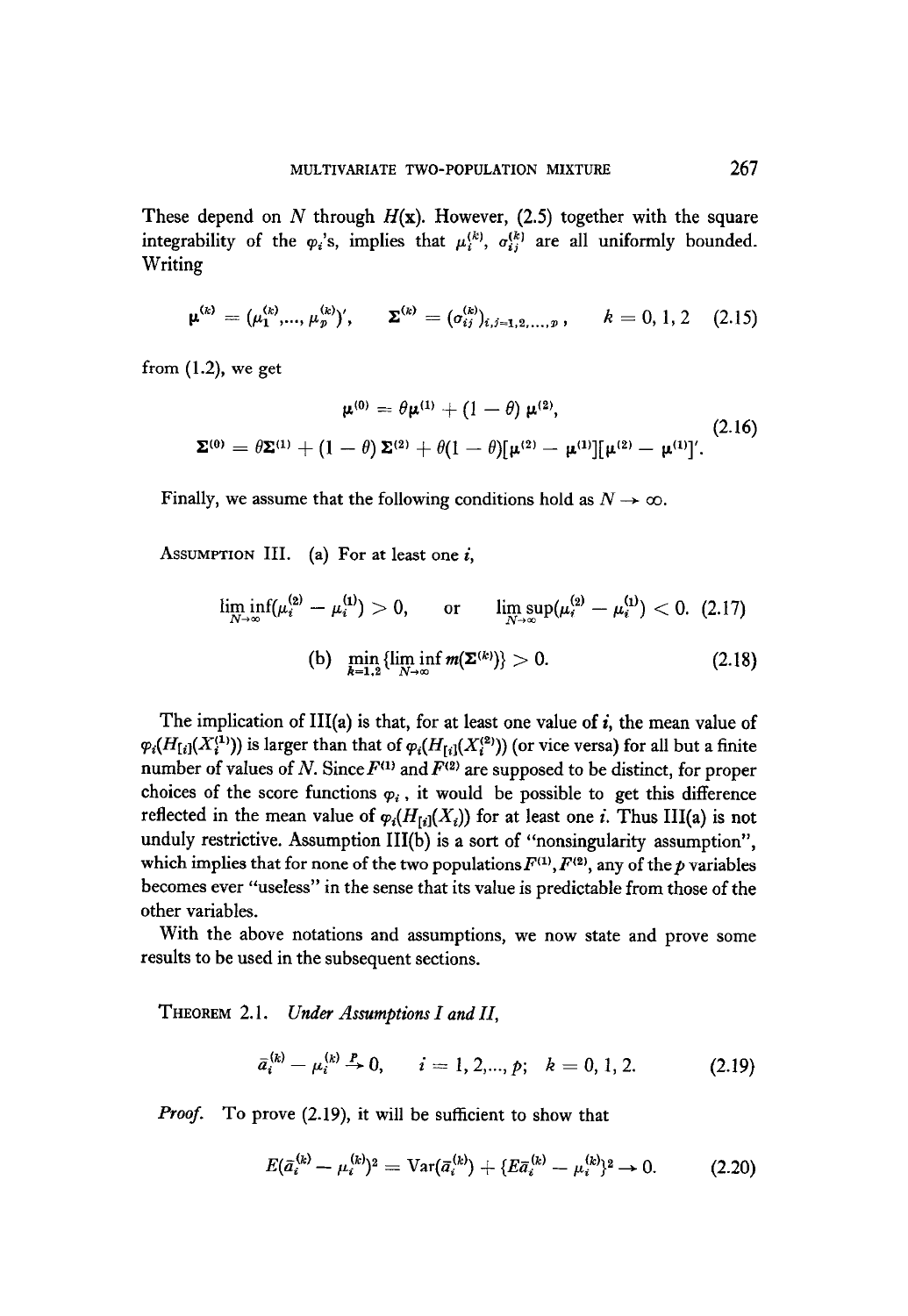From (2.11), writing  $a_{Ni}(\alpha | \varphi_{iq})$ ,  $a_{ia}^{(k)}(\varphi_{iq})$ ,  $\bar{a}_i^{(k)}(\varphi_{iq})$ , to denote quantities obtained from the function  $\varphi_{iq}(u)$  exactly as  $a_{Ni}(\alpha)$ ,  $a_{is}^{(k)}$ ,  $\overline{a}_{i}^{(k)}$  are obtained from  $\varphi_{i}(u)$ ,  $q = 1, 2$ , and letting c stand for a generic constant, we have

$$
\operatorname{Var}(\bar{a}_{i}^{(k)}) = \operatorname{Var}(\bar{a}_{i}^{(k)}(\varphi_{i1}) - \bar{a}_{i}^{(k)}(\varphi_{i2}))
$$
\n
$$
\leq 2\{\operatorname{Var}(\bar{a}_{i}^{(k)}(\varphi_{i1})) + \operatorname{Var}(\bar{a}_{i}^{(k)}(\varphi_{i2}))\}
$$
\n
$$
\leq c \cdot \frac{1}{N^{2}} \left\{ \sum_{\alpha=1}^{N} [a_{Ni}(\alpha \mid \varphi_{i1}) - \bar{a}_{Ni}(\varphi_{i1})]^{2} + \sum_{\alpha=1}^{N} [a_{Ni}(\alpha \mid \varphi_{i2}) - \bar{a}_{Ni}(\varphi_{i2})]^{2} \right\},\tag{2.21}
$$

where  $\bar{a}_{Ni}(\varphi_{iq}) = (1/N) \sum_{\alpha=1}^{N} a_{Ni}(\alpha \mid \varphi_{iq}), q = 1, 2$ . The last inequality follows directly from Hájek's Variance Inequality [1, Theorem 3.1], as

$$
\bar{a}_{i}^{(k)}(\varphi_{iq}) = \frac{1}{n_{k}}\sum_{\alpha=1}^{n_{k}} a_{i\alpha}^{(k)}(\varphi_{iq}) = \frac{1}{n_{k}}\sum_{\alpha=1}^{n_{k}} a_{Ni}(R_{i\alpha}^{(k)} | \varphi_{iq}),
$$

and  $a_{Ni}(\alpha \mid \varphi_{iq})$  is nondecreasing in  $\alpha=1, 2,..., N$ . Now as  $\varphi_{iq}$  is square integrable and  $a_{Ni}(\alpha \mid \varphi_{io})$  is as in (2.9) or (2.10), we have, as  $N \to \infty$ ,

$$
\frac{1}{N} \sum_{\alpha=1}^{N} [a_{Ni}(\alpha \mid \varphi_{iq}) - \bar{a}_{Ni}(\varphi_{iq})]^2 \rightarrow \int_{0}^{1} [\varphi_{iq}(u) - \bar{\varphi}_{iq}]^2 du, \qquad q = 1, 2, \quad (2.22)
$$

where  $\bar{\varphi}_{iq} = \int_0^1 \varphi_{iq}(u) du$  [2, pp. 158, 164]. From (2.21) and (2.22), we conclude that

$$
Var(\bar{a}_i^{(k)}) \to 0 \quad \text{as} \quad N \to \infty. \tag{2.23}
$$

Next consider the second term in (2.20). Under our Assumption I, by Next consider the second term in  $(z, z_0)$ , onder our  $\lambda$ ssum

$$
\varphi_i(u) = \psi_i(u) + \psi_{i1}(u) - \psi_{i2}(u), \qquad (2.24)
$$

such that I/J $\sim$  is a polynomial, I, $\sim$  and  $\sim$  and  $\sim$  nondecreasing, and  $\sim$ 

$$
\int_0^1 \psi_{i1}^2(u) \, du \, + \, \int_0^1 \psi_{i2}^2(u) \, du \, < \, \epsilon. \tag{2.25}
$$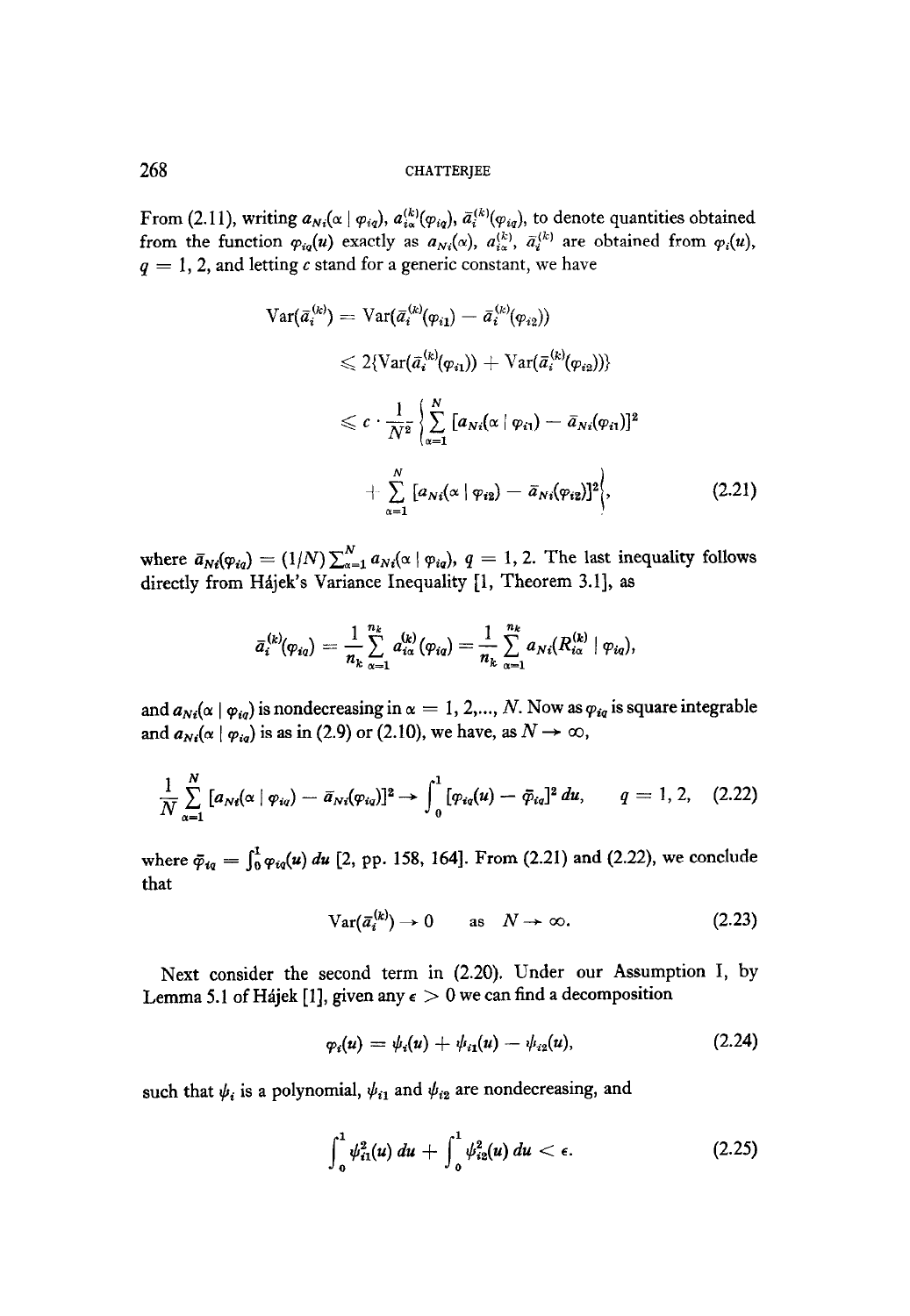Hence, using notations similar to the above,

$$
\begin{aligned}\n\bar{a}_i^{(k)} - \mu_i^{(k)} &= \left[ \bar{a}_i^{(k)}(\psi_i) - \int_{-\infty}^{\infty} \psi_i(H_{[i]}(x)) \, dF_{[i]}^{(k)}(x) \right] \\
&\quad + \left[ \bar{a}_i^{(k)}(\psi_{i1}) - \int_{-\infty}^{\infty} \psi_{i1}(H_{[i]}(x)) \, dF_{[i]}^{(k)}(x) \right] \\
&\quad - \left[ \bar{a}_i^{(k)}(\psi_{i2}) - \int_{-\infty}^{\infty} \psi_{i2}(H_{[i]}(x)) \, dF_{[i]}^{(k)}(x) \right].\n\end{aligned}
$$

Hence,

$$
[E\bar{a}_{i}^{(k)} - \mu_{i}^{(k)}]^{2} \leqslant c \left\{ \left[ E\bar{a}_{i}^{(k)}(\psi_{i}) - \int_{-\infty}^{\infty} \psi_{i1}(H_{[i]}(x)) dF_{[i]}^{(k)}(x) \right]^{2} + \left[ E\bar{a}_{i}^{(k)}(\psi_{i1}) \right]^{2} + \left[ E\bar{a}_{i}^{(k)}(\psi_{i2}) \right]^{2} + \left[ \int_{-\infty}^{\infty} \psi_{i1}(H_{[i]}(x)) dF_{[i]}^{(k)}(x) \right]^{2} + \left[ \int_{-\infty}^{\infty} \psi_{i2}(H_{[i]}(x)) dF_{[i]}^{(k)}(x) \right]^{2} \right\}.
$$
\n(2.26)

Now  $\psi_i$  being a polynomial has bounded second derivative in (0, 1), and hence, by a result of Hajek [I, (4.27)], the first term on the right of (2.26) has limit 0 as  $N \rightarrow \infty$ . Further, by Schwartz inequality,

$$
\sum_{q=1}^{2} \left\{ [E\bar{a}_{i}^{(k)}(\psi_{iq})]^{2} + \left[ \int_{-\infty}^{\infty} \psi_{iq} (H_{[i]}(x)) dF_{[i]}^{(k)}(x) \right]^{2} \right\} \n\leq \sum_{q=1}^{2} \left\{ \frac{1}{n_{0}} \sum_{\alpha=1}^{N} [a_{Ni}(\alpha \mid \psi_{iq})]^{2} + \int_{-\infty}^{\infty} [\psi_{iq} (H_{[i]}(x))]^{2} dF_{[i]}^{(k)}(x) \right\} \n\leq c \sum_{q=1}^{2} \left\{ \frac{1}{N} \sum_{\alpha=1}^{N} [a_{Ni}(\alpha \mid \psi_{iq})]^{2} + \int_{-\infty}^{\infty} [\psi_{iq}(u)]^{2} du \right\}
$$
\n(2.27)

by (2.2) and (2.5). Now, just as in (2.22), we have

$$
\frac{1}{N} \sum_{\alpha=1}^{N} [a_{Ni}(\alpha \mid \psi_{iq})]^2 \to \int_0^1 \psi_{iq}^2(u) \ du.
$$
 (2.28)

From (2.25), (2.27) and (2.28), it follows that the other terms on the right of (2.26) can be made less than an arbitrary quantity by choosing  $N$  large enough. Hence,

$$
[E\bar{a}_i^{(k)} - \mu_i^{(k)}]^2 \to 0 \quad \text{as} \quad N \to \infty. \tag{2.29}
$$

(2.23) and (2.29) imply (2.20). Q.E.D.

683143-3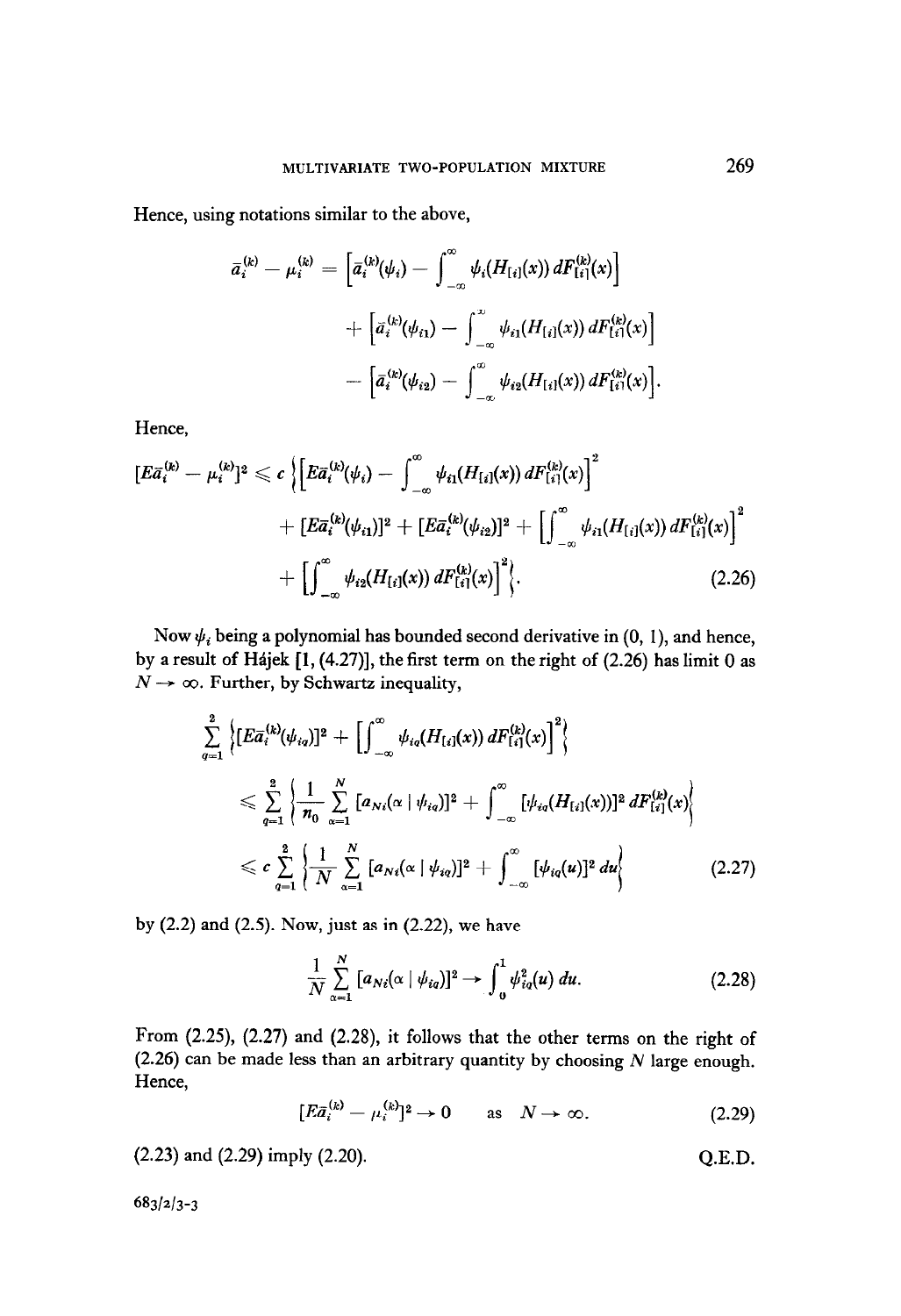We define

$$
\hat{\sigma}_{ij}^{(k)} = \frac{1}{n_k} \sum_{\alpha=1}^{n_k} a_{i\alpha}^{(k)} a_{j\alpha}^{(k)} - \bar{a}_i^{(k)} \tilde{a}_j^{(k)}, \qquad (2.30)
$$

where  $a_{i\alpha}^{(k)}$  is as in (1.5).

THEOREM 2.2. Under assumptions  $I$  and  $II$ ,

$$
\hat{\sigma}_{ij}^{(k)} - \sigma_{ij}^{(k)} \stackrel{P}{\rightarrow} 0, \qquad i, j = 1, 2, ..., p; \quad k = 0, 1, 2,
$$
 (2.31)

where  $\sigma_{ij}^{(k)}$  is defined as in (2.14).

*Proof.* As  $\mu_i^{(k)}$  i = 1,..., p are uniformly bounded for all N, Theorem 2.1, together with Lemma 1.1, implies that

$$
\bar{a}_i^{(k)}\bar{a}_j^{(k)} - \mu_i^{(k)}\cdot\mu_j^{(k)} \stackrel{P}{\to} 0.
$$

Hence, to prove (2.31), it will be sufficient to show that

$$
\frac{1}{n_k}\sum_{\alpha=1}^{n_k}a_{i\alpha}^{(k)}a_{j\alpha}^{(k)}-\int_{-\infty}^{\infty}\int_{-\infty}^{\infty}\varphi_i(H_{[i]}(x))\,\varphi_j(H_{[j]}(y))\,dF_{[i,j]}^{(k)}(x,y)\stackrel{P}{\to}0.\quad (2.32)
$$

The proof will be similar to that of Theorem 3.1 of Puri and Sen [3]. We only sketch the outline. First using the decomposition (2.24) we can show that the L.H.S. of (2.32) can be written as

$$
\frac{1}{n_k}\sum_{\alpha=1}^{n_k}a_{i\alpha}^{(k)}(\psi_i)\cdot a_{j\alpha}^{(k)}(\psi_j)-\int_{-\infty}^{\infty}\int_{-\infty}^{\infty}\psi_i(H_{[i]}(x))\,\psi_j(H_{[j]}(y))\,dF_{[i,j]}^{(k)}(x,y)+R,\tag{2.33}
$$

where by application of Schwartz inequality and use of (2.2), (2.5) and (2.28), it can be shown that  $|R| < c$ . for sufficiently large N (c is a generic constant).  $H = (2.32)$ , it will be sufficiently target that the sufficient to show that the difference between the difference between the difference between the difference between the difference between the difference between the dif first to probability, it will be sufficient to show that the unterlefted between the  $\frac{1}{2}$ first two terms in (2.33) converges in probability to zero. Since  $\psi_i$  is a polynomial, it is known that

$$
E\psi_i(U_N^{(\alpha)}) - \psi_i\left(\frac{\alpha}{N+1}\right) = O\left(\frac{1}{N}\right)
$$

(see (2.9) and (2.10)  $\frac{1}{2}$ . Hence it will be sufficient to take U,  $\frac{1}{2}$ (see (2.9) and (2.10)). Hence it will be summer to take  $a_{Ni}$ 

$$
\frac{1}{n_k}\sum_{\alpha=1}^{n_k}\psi_i\left(\frac{R_{i\alpha}^{(k)}}{N+1}\right)\cdot\psi_j\left(\frac{R_{j\alpha}^{(k)}}{N+1}\right)-\int_{-\infty}^{\infty}\int_{-\infty}^{\infty}\psi_i(H_{[i]}(x))\,\psi_j(H_{[j]}(y))\,dF_{[i,j]}^{(k)}(x,y) \tag{2.34}
$$

270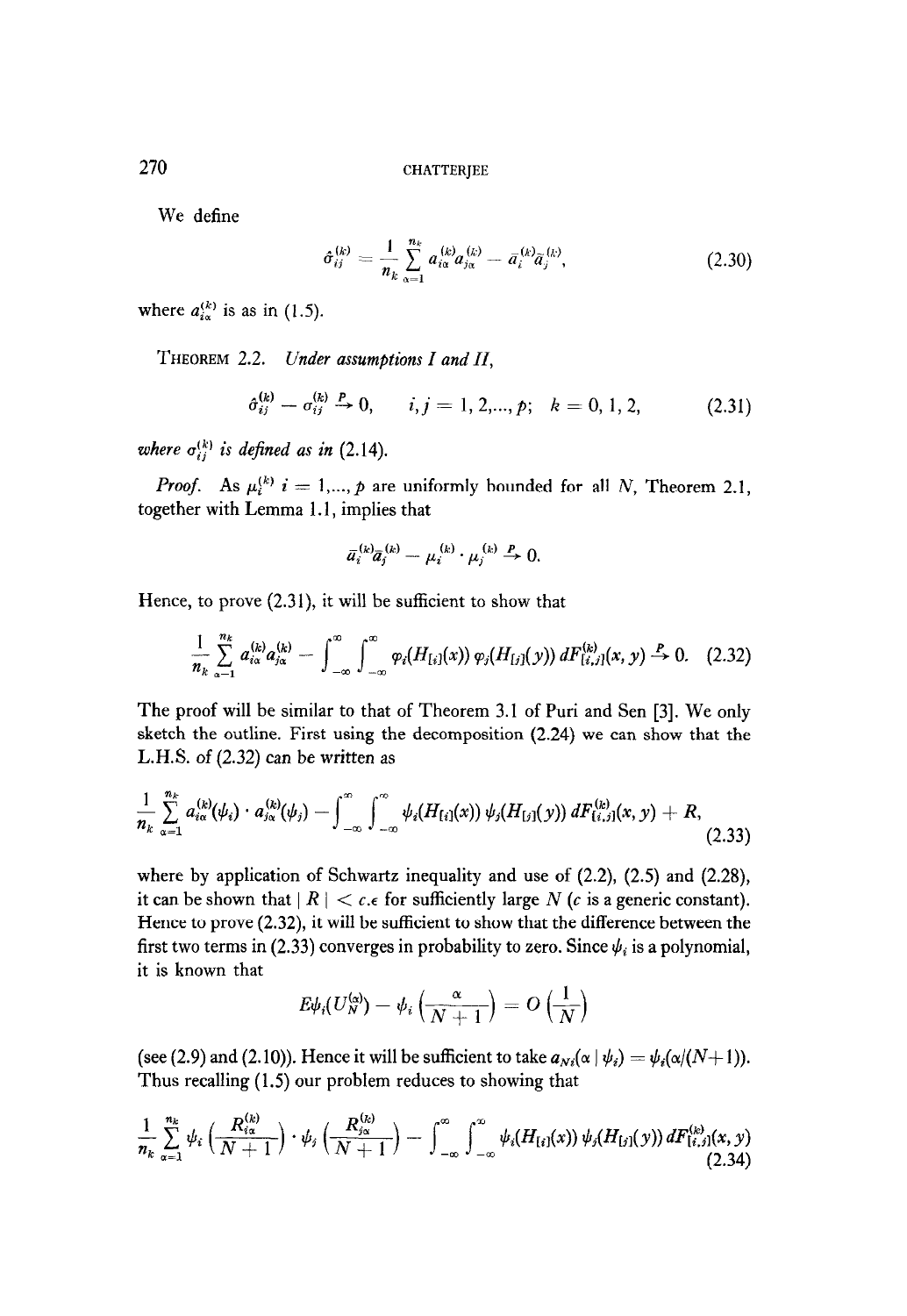converges to zero. As  $\psi_i$  has bounded second derivative in (0, 1), by Taylor expansion, we may write

$$
\psi_i\left(\frac{R_{i\alpha}^{(k)}}{N+1}\right) = \psi_i(H_{\{i\}}(X_{i\alpha}^{(k)})) + \left(\frac{R_{i\alpha}^{(k)}}{N+1} - H_{\{i\}}(X_{i\alpha}^{(k)})\right)\psi_i'(H_{\{i\}}(X_{i\alpha}^{(k)})) \n+ \frac{1}{2}\left(\frac{R_{i\alpha}^{(k)}}{N+1} - H_{\{i\}}(X_{i\alpha}^{(k)})\right)^2 \cdot c, \qquad i = 1, 2, ..., p. \tag{2.35}
$$

Substituting (2.35) in the first term of (2.35) we get that (2.34) is equal to (say)

$$
\frac{1}{n}\sum_{\alpha=1}^{n_k} \psi_i(H_{[i]}(X_{i\alpha}^{(k)})) \cdot \psi_j(H_{[j]}(X_{j\alpha}^{(k)})) \n- \int_{-\infty}^{\infty} \int_{-\infty}^{\infty} \psi_i(H_{[i]}(x)) \psi_j(H_{[j]}(y)) dF_{[i,j]}^{(k)}(x, y) + R^*.
$$
\n(2.36)

Using the notation (2.7),

$$
R_{i\alpha}^{(k)} = \sum_{k'} \sum_{\alpha'} U(X_{i\alpha}^{(k)} - X_{i\alpha'}^{(k')})
$$

and hence, given  $X_{i\alpha}^{(k)}$ , can be considered as the sum of N Bernoulli variables. Using this fact and Schwartz inequality, it may be shown that in  $(2.36)$ ,  $R^*$  is the sum of terms each of which converges in mean square, and hence in probability, to zero. As, in (2.36), the difference between the first two terms converges in probability to zero (by the Khinchin Law of Large Numbers), the required result follows.  $Q.E.D.$ 

The following lemma will be required in proving the next theorem.

LEMMA 2.1. Under assumptions I and II, as  $N \to \infty$ ,

$$
\sqrt{N} E\{\bar{a}_i^{(0)} - \theta \bar{a}_i^{(1)} - (1 - \theta) \bar{a}_i^{(2)}\} \to 0, \qquad i = 1, ..., p. \tag{2.37}
$$

Proof. We recall that, if t denotes the unobservable proportion of "observations from  $F^{(1)}$ " among  $\mathbf{X}_{\alpha}^{(0)}$ ,  $\alpha = 1, 2, ..., n_0$ , then (1.7) holds. Hence (2.37) will follow if we can show

$$
E{\{\sqrt{N}(t-\theta)(\bar{a}_i^{(2)}-\bar{a}_i^{(1)})\}} \to 0, \qquad i=1,...,p,
$$

or, equivalently, as  $E(t) = \theta$ ,

$$
E\{\sqrt{N}(t-\theta)[(\bar{a}_i^{(2)}-\bar{a}_i^{(1)})-E(\bar{a}_i^{(2)}-\bar{a}_i^{(1)})]\}\to 0, \qquad i=1,...,p. \quad (2.38)
$$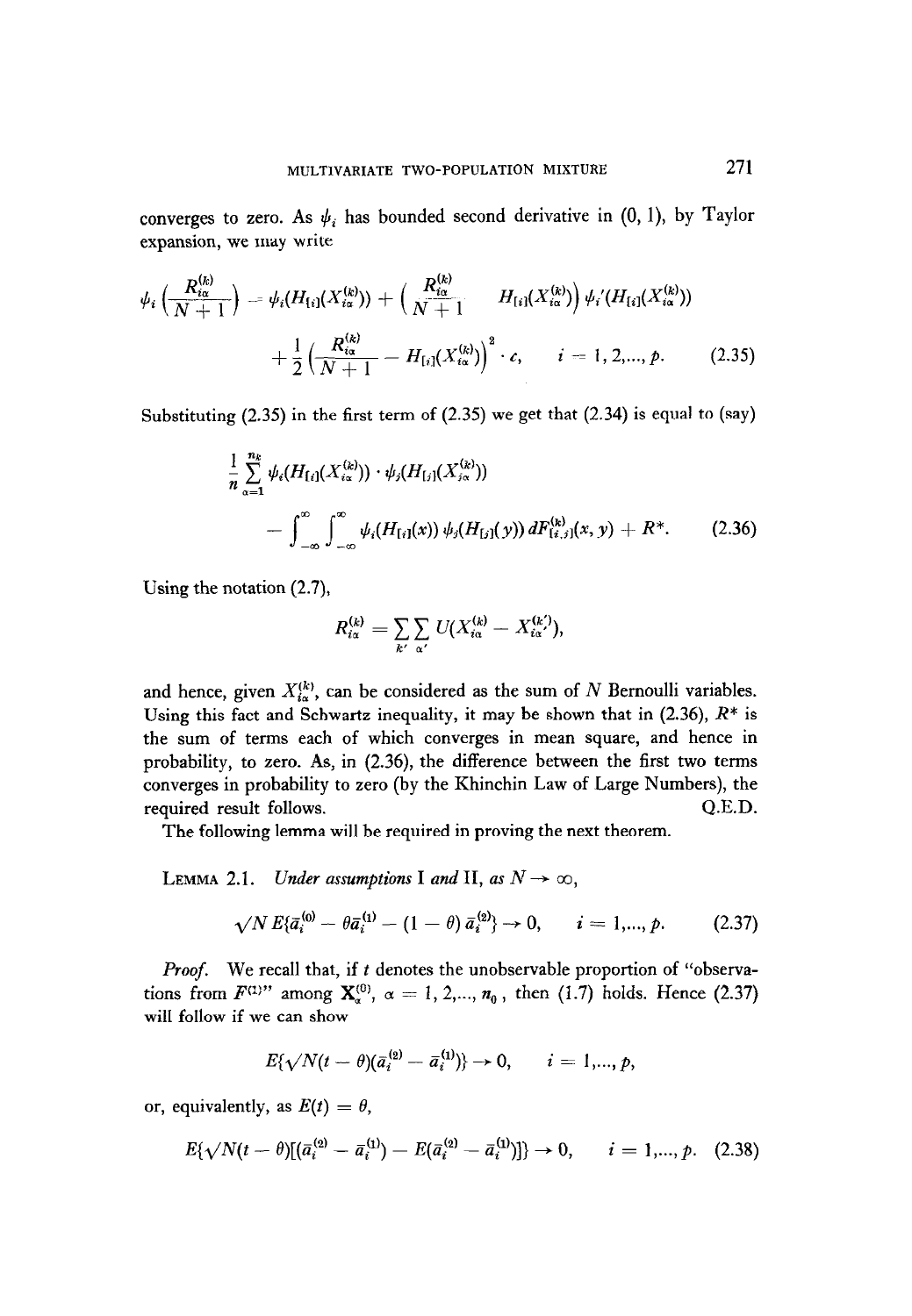As t is a binomial proportion, by Schwartz inequality, the modulus of the left hand member of (2.38) is dominated by

$$
\sqrt{\{\theta(1-\theta)\cdot \text{Var}(\bar{a}^{(2)}_i-\bar{a}^{(1)}_i)\}} \leqslant \sqrt{\{2\theta(1-\theta)[\text{Var}(\bar{a}^{(1)}_i)+\text{Var}(\bar{a}^{(2)}_i)]\}},
$$

which tends to zero by  $(2.23)$ .  $Q.E.D.$ 

THEOREM 2.3. Under assumptions I, II, and III(b), as  $N \to \infty$ ,  $\mathbf{\tilde{a}}^{(0)} - \theta \mathbf{\tilde{a}}^{(1)} - (1 - \theta)\mathbf{\tilde{a}}^{(2)}$  is asymptotically distributed as

$$
N\left(\mathbf{0}, \frac{1}{n_0}\,\mathbf{\Sigma}^{(0)} + \frac{\theta^2}{n_1}\,\mathbf{\Sigma}^{(1)} + \frac{(1-\theta)^2}{n_2}\,\mathbf{\Sigma}^{(2)}\right)\!,
$$

where  $\Sigma^{(k)}$  is given by (2.14) and (2.15).

*Proof.* We have to show that, for any nonnull p-vector  $\mathbf{l} = (l_1, ..., l_p)'$ ,

$$
\mathscr{L}\frac{I'(\mathbf{\tilde{a}}^{(0)}-\theta\mathbf{\tilde{a}}^{(1)}-(1-\theta)\mathbf{\tilde{a}}^{(2)})}{\left\{\frac{1}{n_0}\cdot I'\mathbf{\Sigma}^{(0)}I+\frac{\theta^2}{n_1}I'\mathbf{\Sigma}^{(1)}I+\frac{(1-\theta)^2}{n_2}I'\mathbf{\Sigma}^{(2)}I\right\}^{1/2}}\rightarrow N(0, 1).
$$
 (2.39)

Now, by assumption III(b), the denominator in

$$
\frac{\sqrt{N} E\{l'\mathbf{\tilde{a}}^{(0)} - \theta l'\mathbf{\tilde{a}}^{(1)} - (1-\theta) \, l'\mathbf{\tilde{a}}^{(2)}\}}{\left\{\frac{N}{n_0} \, l'\mathbf{\Sigma}^{(0)}l + \theta^2 \cdot \frac{N}{n_1} \, l'\mathbf{\Sigma}^{(1)}l + (1-\theta)^2 \cdot \frac{N}{n_2} \, l'\mathbf{\Sigma}^{(2)}l\right\}^{1/2}}
$$
(2.40)

is bounded away from zero. So, by Lemma 2.1, the expression (2.40) converges to zero as  $N \rightarrow \infty$ . Hence (2.39) will follow if we can show

$$
\mathscr{L}\frac{I'(\mathbf{\tilde{a}}^{(0)}-\theta\mathbf{\tilde{a}}^{(1)}-(1-\theta)\mathbf{\tilde{a}}^{(2)})-E\{I'(\mathbf{\tilde{a}}^{(0)}-\theta\mathbf{\tilde{a}}^{(1)}-(1-\theta)\mathbf{\tilde{a}}^{(2)}\}}{\left\{\frac{1}{n_0}I'\mathbf{\Sigma}^{(0)}I+\frac{\theta^2}{n_1}I'\mathbf{\Sigma}^{(1)}I+\frac{(1-\theta)^2}{n_2}I'\mathbf{\Sigma}^{(2)}I\right\}^{1/2}}\rightarrow N(0,1).
$$
\n(2.41)

(2.41) follows from the results of Hajek [I] in the same way as Theorem 4.1 of [3]. Specifically, one has to show first that when  $\varphi_i$ ,  $i = 1, 2, \ldots, p$ , have bounded second derivatives in (0, l), the left hand member of (2.41), has asymptotically the same distribution as

$$
\frac{\left\{\frac{1}{n_0} \sum_{\alpha=1}^{n_0} \left[ \sum_{i=1}^p l_i \varphi_i(H_{[i]}(X_{i\alpha}^{(0)}) \right] - \frac{\theta}{n_1} \sum_{\alpha=1}^{n_1} \left[ \sum_{i=1}^p l_i \varphi_i(H_{[i]}(X_{i\alpha}^{(1)})) \right] \right\}}{-\frac{(1-\theta)}{n_2} \sum_{\alpha=1}^{n_2} \left[ \sum_{i=1}^p l_i \varphi_i(H_{[i]}(X_{i\alpha}^{(2)}) \right]}\n+ \frac{\left\{\frac{1}{n_1} I' \Sigma^{(0)} I + \frac{\theta^2}{n_1} I' \Sigma^{(1)} I + \frac{(1-\theta)^2}{n_2} I' \Sigma^{(2)} I \right\}^{1/2}}{(2.42)}
$$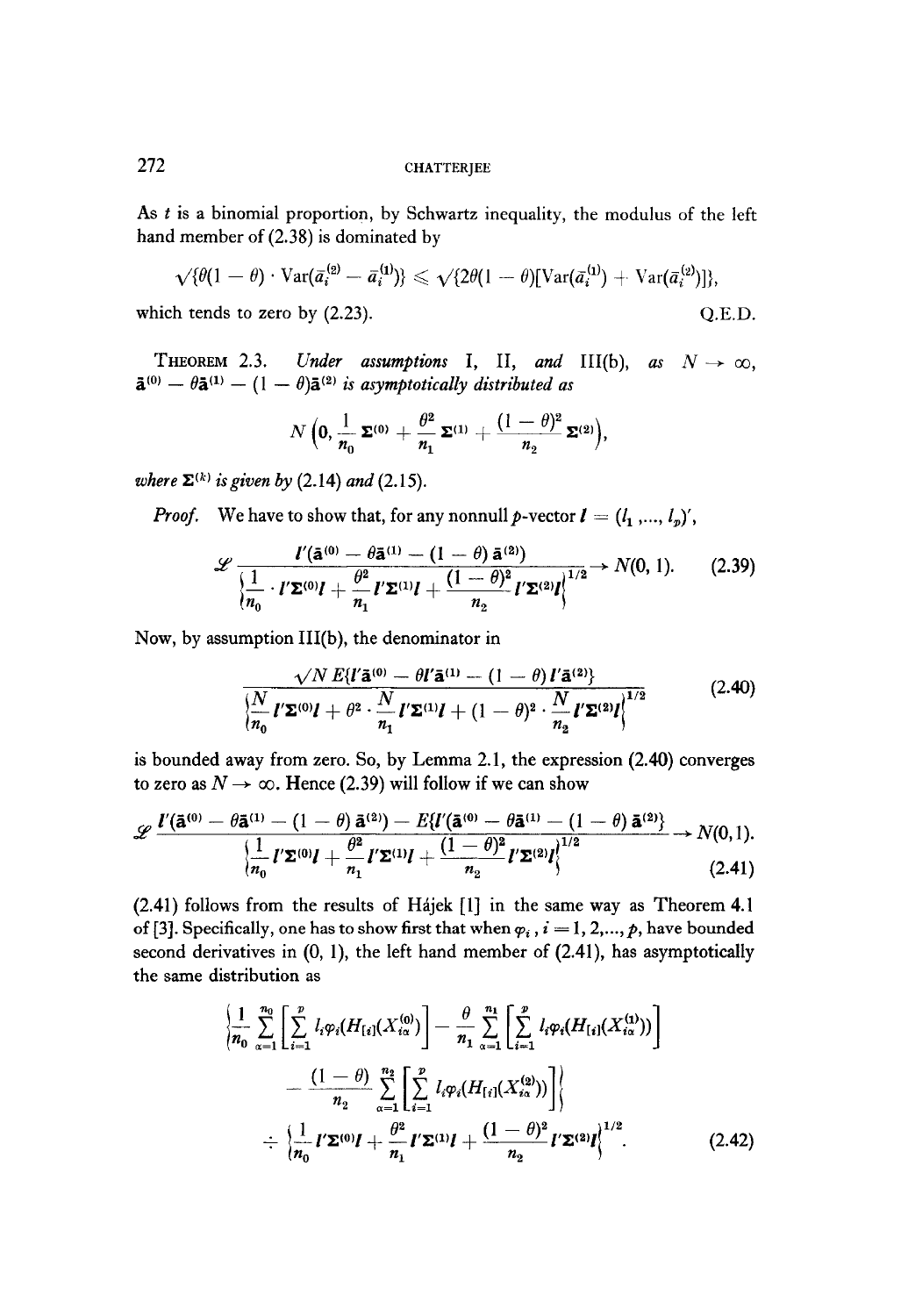This follows by an application of Hajek's inequality  $[1, (4.26)]$  [the inequality actually holds under both  $(2.9)$  and  $(2.10)$ ] and Assumption III(b). As, by Lindeberg-Feller Central Limit Theorem, (2.42) is asymptotically distributed as  $N(0, 1)$  [see (2.14)], we get that when  $\varphi''_i$ ,  $i = 1,..., p$  exist and are bounded, (2.41) holds. Generally, under Assumptions I, II and III(b) we use the decomposition (2.24) as in [l] to show that we can approximate the left hand member of (2.41) arbitrarily closely by another expression of exactly the same form but based on polynomial scores-generating functions  $\psi_i$ . Hence the theorem follows. (Note that because of the particular nature of our problem, we do not require a "centering assumption" as in [3]). Q.E.D.

#### 3. FIXED-I LINEAR RANK SCORE ESTIMATE

Given a nonnull vector  $I(p \times 1)$  in (1.9) we have proposed

$$
\hat{\theta} = \hat{\theta}(l) = I'(\bar{\mathbf{a}}^{(2)} - \bar{\mathbf{a}}^{(0)})/I'(\bar{\mathbf{a}}^{(2)} - \bar{\mathbf{a}}^{(1)})
$$
(3.1)

as an estimate of  $\theta$ , provided the denominator is nonzero and the ratio lies in  $[0, 1]$ . Let  $\boldsymbol{l}$  be such that

$$
\liminf_{N\to\infty} I'(\mu^{(2)} - \mu^{(1)}) > 0.
$$
 (3.2)

 $U_n$ der Assumption III(a), it is always possible to choose  $I_n$ cince isosuiption  $\text{Hil}(a_j)$ , it is always possible to choose t so that  $(3.2)$  is  $\sum_{i=1}^{n} \sum_{i=1}^{n} (n_i - 1)$  and limit  $\sum_{i=1}^{n} \sum_{i=1}^{n} (n_i - 1)$ . n mn su<sub>r</sub>

$$
l'(\bar{a}^{(2)} - \bar{a}^{(1)}) - l'(\mu^{(2)} - \mu^{(1)}) \xrightarrow{P} 0,
$$
  

$$
l'(\bar{a}^{(2)} - \bar{a}^{(0)}) - \theta l'(\mu^{(2)} - \mu^{(1)}) \xrightarrow{P} 0.
$$
 (3.3)

 $\overline{3}$  and (3.3) imply that, with probability approaching 1 as N\* 03, (3.1) gives a N\* 03, (3.1) gives a N\* 03, (3.1) gives a N\* 03, (3.1) gives a N\* 03, (3.1) gives a N\* 03, (3.1) gives a N\* 03, (3.1) gives a N\* 03, (3 (3.2) and (3.3) imply that, with probability approaching 1 as  $N \to \infty$ , (3.1) gives a well-defined estimate of  $\theta$ . In fact, as by our assumptions, the elements of  $\mu^{(k)}$  remain bounded, by Lemma 1.1, we immediately get  $\tilde{\theta} - \theta \rightarrow^P 0$ , so that  $\tilde{\theta}$  is a consistent estimate of  $\theta$ . Further, by the same argument,

$$
\{l'(\tilde{a}^{(2)}-\tilde{a}^{(1)})\}^{-1}-\{l'(\mu^{(2)}-\mu^{(1)})\}^{-1}\stackrel{P}{\to}0,\tag{3.4}
$$

and by Theorem 2.3,  $\sqrt{N}I'_{\{\bar{a}}^{(0)} - \theta \bar{a}^{(1)} - (1 - \theta) \bar{a}^{(2)}\}$  is asymptotically normal with mean 0 and variance

$$
(N/n_0) I'\mathbf{\Sigma}^{(0)}I + \theta^2 \cdot (N/n_1) I'\mathbf{\Sigma}^{(1)}I + (1-\theta)^2 \cdot (N/n_2) I'\mathbf{\Sigma}^{(2)}I.
$$
 (3.5)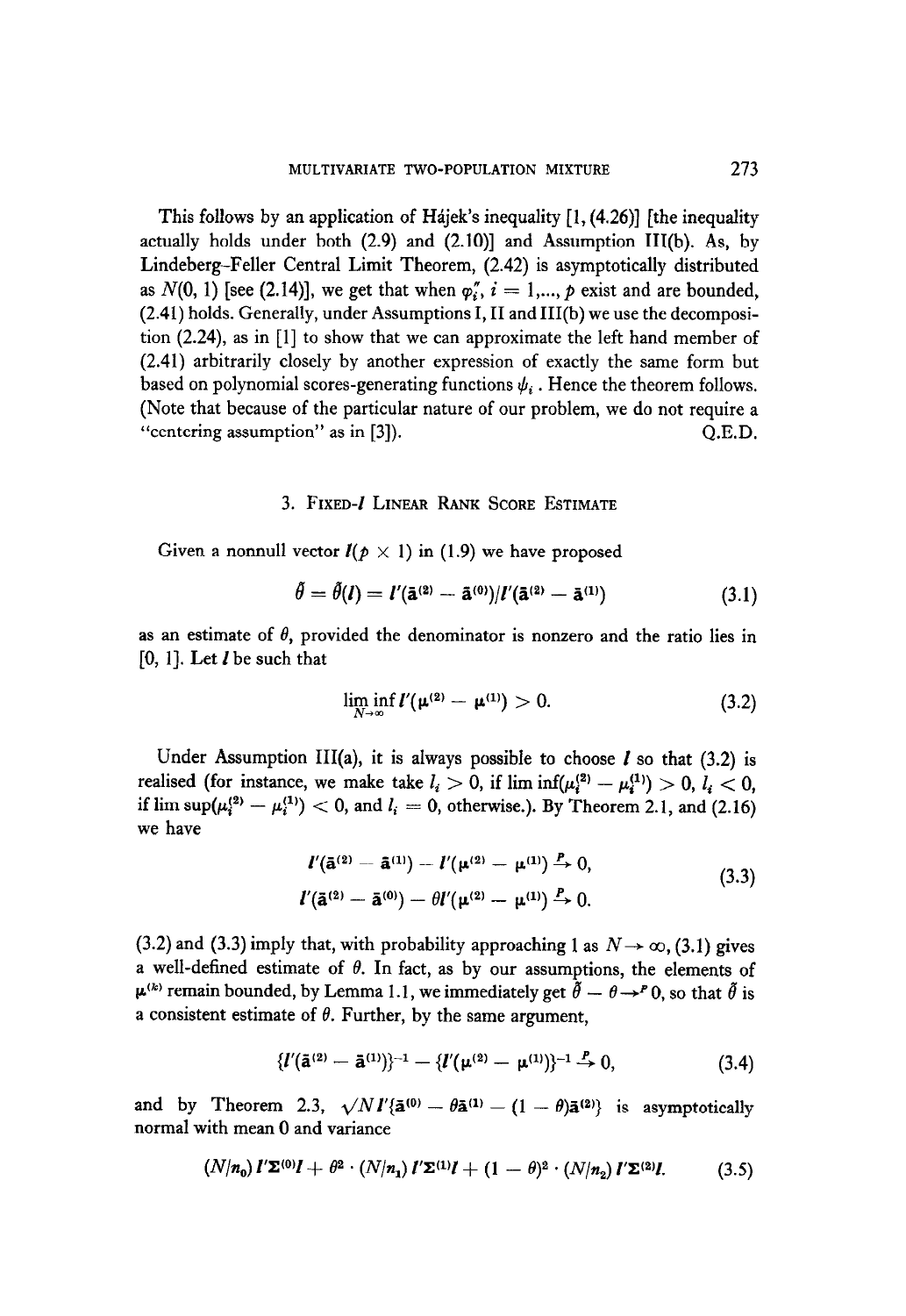As, by our assumptions, (3.5) is bounded,  $\sqrt{N}V'_{\mathbf{\bar{a}}^{(0)}} - \mathbf{\bar{a}}^{(1)} - (1 - \theta)\mathbf{\bar{a}}^{(2)}$  is bounded in probability. Hence, by well-known results,

$$
\sqrt{N}(\tilde{\theta}-\theta)=\sqrt{N}I' \{\tilde{\mathbf{a}}^{(0)}-\theta\tilde{\mathbf{a}}^{(1)}-(1-\theta)\,\tilde{\mathbf{a}}^{(2)}\}\{I'(\tilde{\mathbf{a}}^{(2)}-\tilde{\mathbf{a}}^{(1)})\}^{-1}
$$

has asymptotically the same distribution as

$$
\sqrt{N} I' \{ \mathbf{\tilde{a}}^{(0)} - \theta \mathbf{\tilde{a}}^{(1)} - (1 - \theta) \mathbf{\tilde{a}}^{(2)} \} \{ I'(\mu^{(2)} - \mu^{(1)}) \}^{-1}.
$$

So,  $\sqrt{N} (\tilde{\theta} - \theta)$  is asymptotically normal with mean 0 and variance

$$
\left\{\frac{N}{n_0}\,l'\,\mathbf{\Sigma}^{(0)}l + \theta^2\cdot\frac{N}{n_1}\,l'\,\mathbf{\Sigma}^{(1)}l + (1-\theta)^2\cdot\frac{N}{n_2}\,l'\,\mathbf{\Sigma}^{(2)}l\right\}\left\{l'(\mu^{(2)} - \mu^{(1)})\right\}^{-2}.\tag{3.6}
$$

By the second relation of (2.16), (3.6) can be written as

$$
\theta(1-\theta)\cdot\frac{N}{n_0} + \left\{I'(\mu^{(2)}-\mu^{(1)})\right\}^{-2}I'\left\{\theta\left(\frac{N}{n_0}+\theta\frac{N}{n_1}\right)\Sigma^{(1)}\right\}
$$

$$
+ (1-\theta)\left(\frac{N}{n_0} + (1-\theta)\frac{N}{n_2}\right)\Sigma^{(2)}\left\{I.\right\} \tag{3.7}
$$

It is to be noted that the first term in (3.7) represents the asymptotic variance of  $\sqrt{N} (t - \theta)$ .

So far we have considered  *as a fixed non-null vector. Before concluding* this section, we note that, if in (3.1) we replace *l* by  $I_N$ , where  $I_N$  is a sequence of non-null vectors, then provided (i) the elements of  $I<sub>N</sub>$  are uniformly bounded and (ii)  $I_N$  satisfies (3.2), the above conclusions will hold true for  $\tilde{\theta}(I_N)$  as well. This is because, (3.3) and (3.4) obviously apply to  $I_N$ , and asymptotic normality of  $\sqrt{N} I_N'$ { $\tilde{a}^{(0)} - \theta \tilde{a}^{(1)} - (1 - \theta) \tilde{a}^{(2)}$ } with mean 0 and variance

$$
\left(N/n_0\right)I_N^{\prime}\mathbf{\Sigma}^{(0)}I_N^{\phantom{\prime}}+\theta^2(N/n_1)\,I_N^{\prime}\mathbf{\Sigma}^{(1)}I_N^{\phantom{\prime}}+(1-\theta)^2\cdot\left(N/n_2\right)I_N^{\phantom{\prime}}\mathbf{\Sigma}^{(2)}I_N^{\phantom{\prime}}
$$

follows by Lemma 1.2, since by our assumptions the latent roots of the relevant matrix are bounded away from both zero and  $\infty$ .

# 4. OPTIMISED LINEAR RANK SCORE ESTIMATE

In the previous section we have seen that the second term in the expression (3.7) for the asymptotic variance of  $\sqrt{N}$  ( $\theta(I) - \theta$ ) depends on *l*. In this section we investigate what its minimum value will be and whether it is possible, by any means, to attain this minimum. The problem is involved because the matrix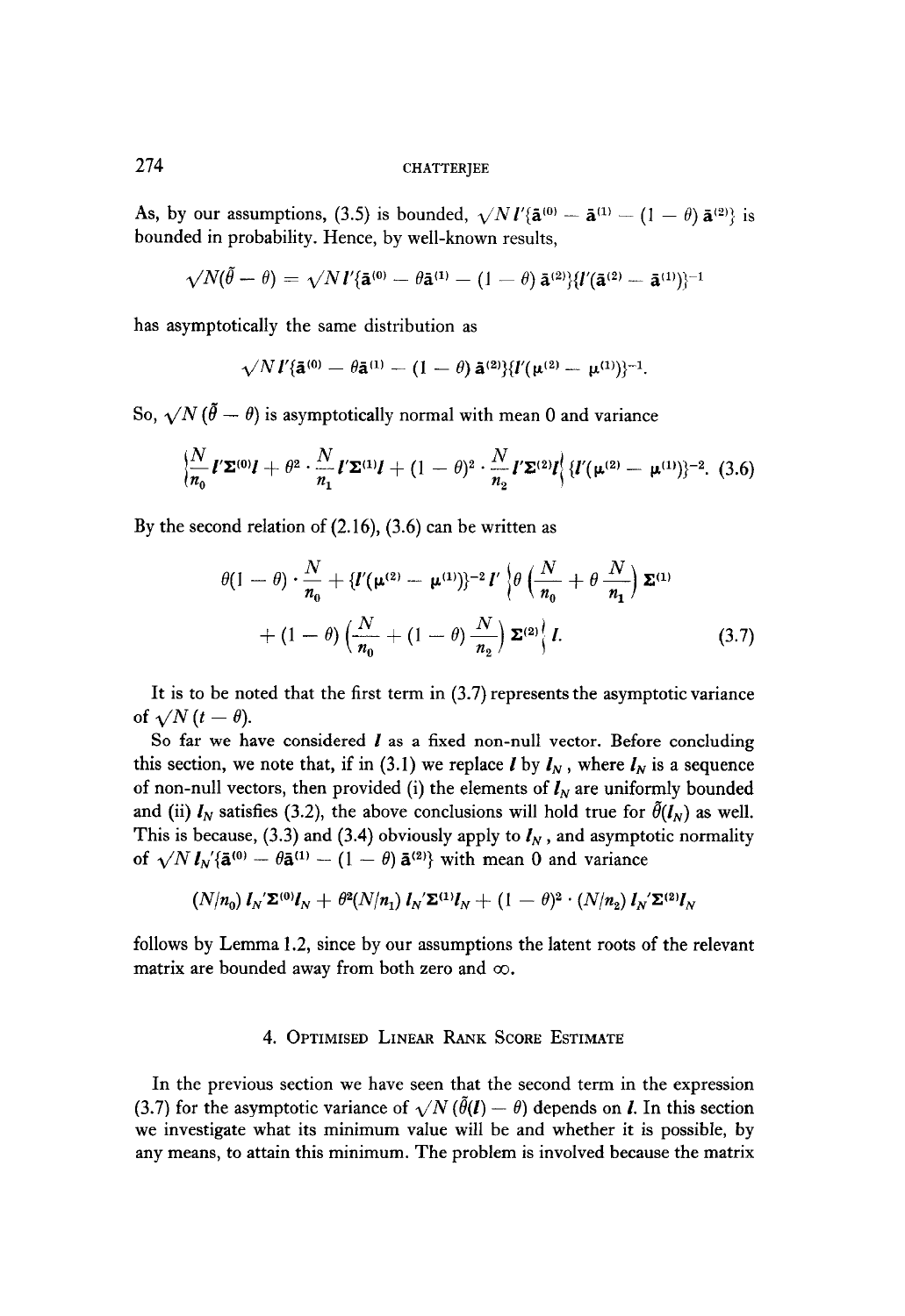in the second term of (3.7) involves the unknown  $\theta$ , but is still tractable provided we are prepared to solve higher degree polynomial equations. We first state the following well-known algebraic lemma.

LEMMA 4.1. For a positive definite matrix  $G(p \times p)$  and nonnull vector  $\delta(p \times 1)$ ,

$$
\min_{\boldsymbol{l}\neq \boldsymbol{0}}\frac{\boldsymbol{l}'\mathbf{G}\boldsymbol{l}}{(\boldsymbol{l}'\boldsymbol{\delta})^2}=\{\boldsymbol{\delta}'\mathbf{G}^{-1}\boldsymbol{\delta}\}^{-1}
$$

and the minimum is attained for  $Gl = g \cdot \delta$  where g is an arbitrary nonzero number.

By our Assumptions III(a) and (b), for sufficiently large N,  $\mu^{(2)} - \mu^{(1)} = \delta$  $(say) \neq 0$ , and

$$
\theta[(N/n_0) + \theta(N/n_1)] \Sigma^{(1)} + (1-\theta)[(N/n_0) + (1-\theta)(N/n_2)] \Sigma^{(2)} = G(\theta) \quad \text{(say)}
$$
\n(4.1)

is positive definite. Hence, by the above lemma, the minimum value of the asymptotic variance (3.7) of  $\sqrt{N}(\tilde{\theta}(l) - \theta)$ , over all possible choices of *I*, is

$$
\theta(1-\theta)\cdot(N/n_0)+[\delta'\mathbf{G}^{-1}(\theta)\,\delta]^{-1}.\tag{4.2}
$$

If  $\theta$  were known, to attain this minimum in  $\tilde{\theta}(l)$  we could take l so that

$$
\mathbf{G}(\theta)\mathbf{l} = \mathbf{\delta}.\tag{4.3}
$$

 $\overline{OC}$  course, the solution of (4.3), which we define by 1, would depend on N. But  $\overline{DC}$  $\alpha$  course, the solution of  $(4.5)$ , which we denote by  $\epsilon_N$  would depend on  $N$ . But as noted at the end of Section 3, the results of that section would still remain true  $(G(\theta))$  and  $\delta$  being bounded, so are the elements of  $I_N$ ).  $T(v)$  and  $\boldsymbol{v}$  being bounded, so are the elements of  $\boldsymbol{v}_N$ .

I nese considerat.

proceed as follows.<br>Let  $\hat{\Sigma}^{(k)} = (\hat{\sigma}_{ij}^{(k)})$  where  $\hat{\sigma}_{ij}^{(k)}$  is given by (2.30). For any  $s$  ( $0 \le s \le 1$ ), we set UP

$$
\hat{\mathbf{G}}(s) = s \left( \frac{N}{n_0} + s \frac{N}{n_1} \right) \hat{\mathbf{\Sigma}}^{(1)} + (1-s) \left( \frac{N}{n_0} + (1-s) \frac{N}{n_2} \right) \hat{\mathbf{\Sigma}}^{(2)}.
$$
 (4.4)

Consider the set of  $(p + 1)$  simultaneous equations

$$
I'(\bar{a}^{(2)}-\bar{a}^{(0)})-s\cdot I'(\bar{a}^{(2)}-\bar{a}^{(1)})=0,
$$
\n(4.5)

$$
\hat{G}(s)\mathbf{l} = \mathbf{\tilde{a}}^{(2)} - \mathbf{\tilde{a}}^{(1)},\tag{4.6}
$$

$$
\bar{\mathbf{a}}^{(2)} - \bar{\mathbf{a}}^{(1)} - \delta \xrightarrow{P} 0. \tag{4.7}
$$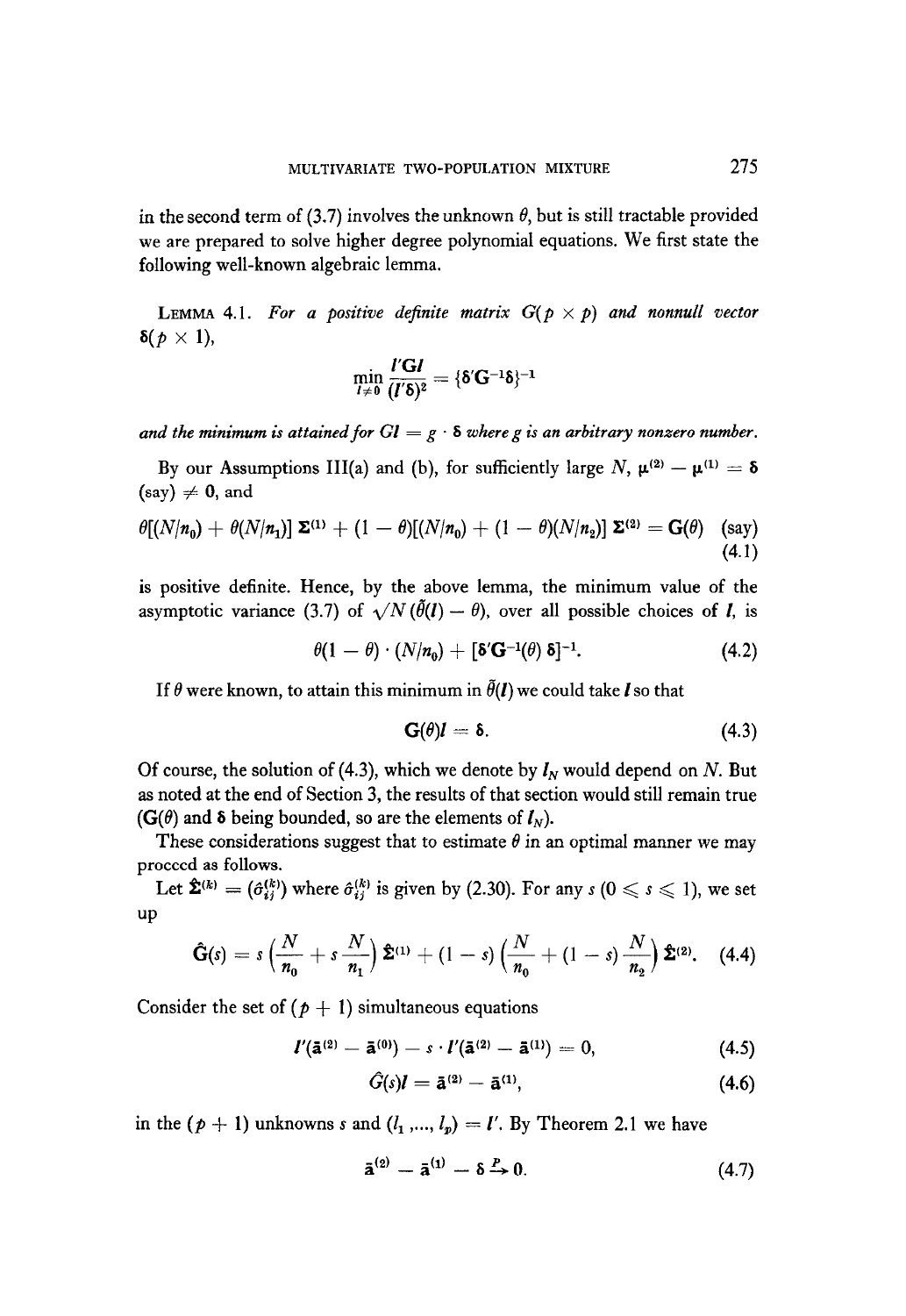Also by Assumption I, Theorem 2.2, and expression (4.4)

$$
\mathbf{\hat{G}}(s) - \mathbf{G}(s) \stackrel{P}{\rightarrow} 0 \quad \text{uniformly in} \quad 0 \leqslant s \leqslant 1. \tag{4.8}
$$

Hence, Eqs. (4.5) and (4.6) are suggested naturally from (3.1) and (4.3). (We write s instead of  $\theta$ , to avoid confusion with the true value). If  $s = \hat{\theta}_N$ ,  $l = \hat{l}_N$ is a real solution of (4.5) and (4.6) such that  $0 \le \hat{\theta}_N \le 1$ , we propose  $\hat{\theta}_N$  as an estimate of  $\theta$ . The following two theorems describe its properties.

THEOREM 4.1. With probability approaching 1 as  $N \rightarrow \infty$ , the Eqs. (4.5)–(4.6) possess a real solution. If  $\bar{\theta}_N$ ,  $\hat{\theta}_N$  is any such solution, and  $I_N$  is the unique solution of (4.3), then, as  $N \to \infty$ ,

$$
\hat{\theta}_N \xrightarrow{P} \theta, \qquad \hat{l}_N - l_N \xrightarrow{P} 0. \tag{4.9}
$$

**Proof.** Because of our assumptions I, II, and III(b) we can find numbers  $m_0$ and  $M_0$  such that

$$
0 < m_0 \leqslant \min_{0 \leqslant s \leqslant 1} m[\mathbf{G}(s)] \leqslant \max_{0 \leqslant s \leqslant 1} M[\mathbf{G}(s)] \leqslant M_0 < \infty, \qquad (4.10)
$$

for all sufficiently large values of  $N$ . Hence, by  $(4.8)$ , we can find numbers  $m_0'$  and  $M_0'$  such that, as  $N \to \infty$ .

$$
\mathrm{Prob}\{0 < m_0' \leqslant \min_{0 \leqslant s \leqslant 1} m[\hat{\mathbf{G}}(s)] \leqslant \max_{0 \leqslant s \leqslant 1} M[\hat{\mathbf{G}}(s)] \leqslant M_0' < \infty\} \rightarrow 1. \quad (4.11)
$$

If  $\hat{G}(s)$  is positive definite, from (4.6),

$$
l = [\hat{G}(s)]^{-1}(\tilde{a}^{(2)} - \tilde{a}^{(1)}), \qquad (4.12)
$$

which, on substitution in  $(4.5)$ , gives

$$
(\mathbf{\tilde{a}}^{(2)} - \mathbf{\tilde{a}}^{(1)})' [\mathbf{\hat{G}}(s)]^{-1} (\mathbf{\tilde{a}}^{(2)} - \mathbf{\tilde{a}}^{(0)}) - s(\mathbf{\tilde{a}}^{(2)} - \mathbf{\tilde{a}}^{(1)})' [\hat{G}(s)]^{-1} (\mathbf{\tilde{a}}^{(2)} - \mathbf{\tilde{a}}^{(1)}) = 0. \quad (4.13)
$$

 $\mathcal{L}$ Since each cotactor of  $G(s)$  is a  $(2p - 2)$ -th degree polynomial in s, (4.13) represents a  $(2p - 1)$ -th degree polynomial equation in s. Clearly, if with probability approaching 1, (4.13) has a real solution for s,  $(4.5)$ - $(4.6)$  will also have a real solution for  $s$ ,  $l$ .<br>Now, by Theorem 2.1 and the first relation in (2.16),

$$
\bar{\mathbf{a}}^{(2)} = \bar{\mathbf{a}}^{(0)} = \theta \delta \xrightarrow{P} 0 \tag{4.14}
$$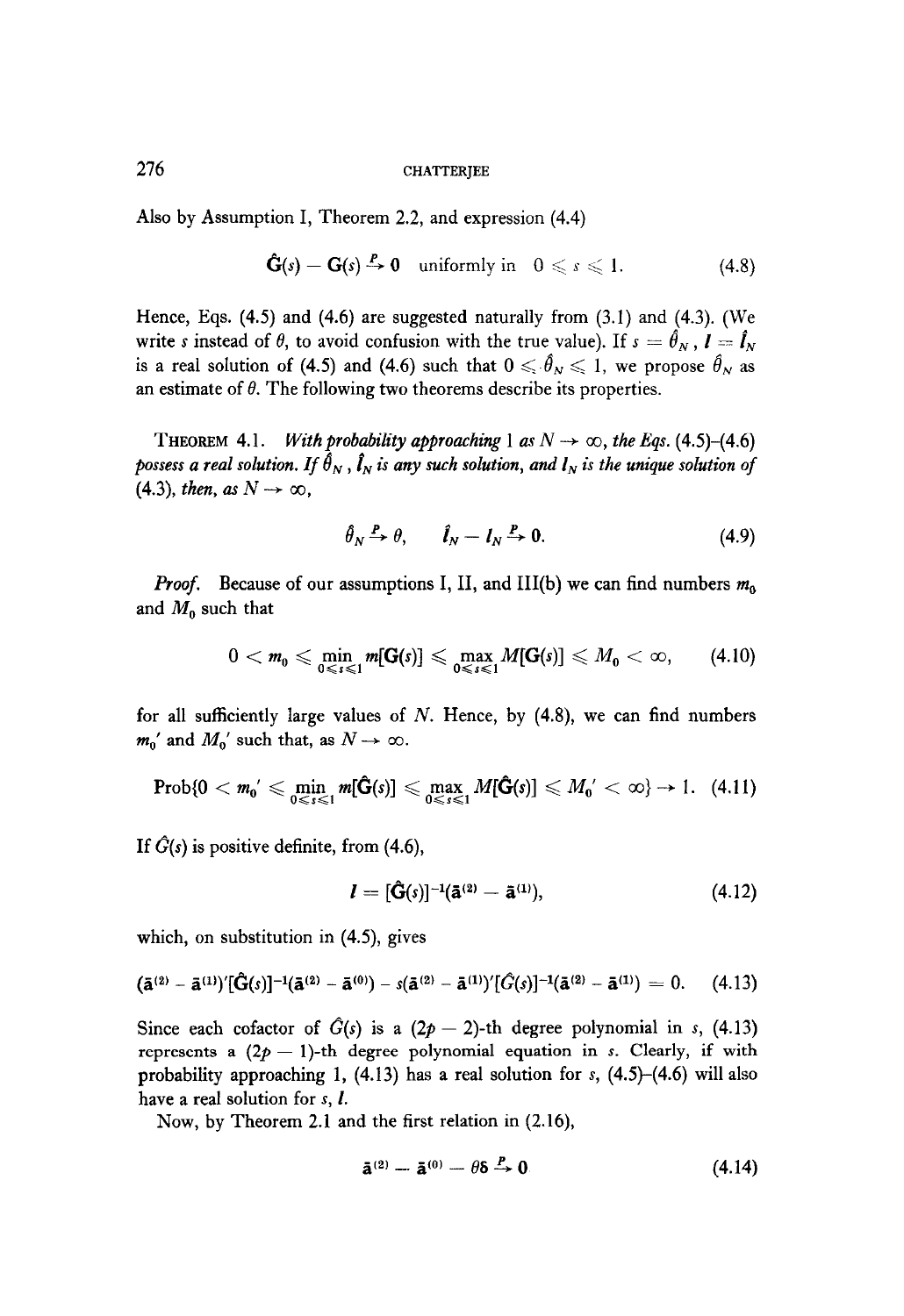By  $(4.7)$ ,  $(4.8)$ ,  $(4.14)$  and Lemma 1.1, in view of  $(4.10)$  and the uniform boundedness of  $\delta$ , the polynomial in  $(4.13)$  has a stochastically vanishing difference with

$$
(\theta - s) \delta' [\mathbf{G}(s)]^{-1} \delta. \tag{4.15}
$$

By Assumption III(a),  $\delta$  is nonnull for all sufficiently large N. Hence the values of (4.15) and therefore, with probability approaching 1, those of the left hand member of (4.13), at  $s = \theta \pm \epsilon$  are of opposite signs. Thus with probability approaching 1 as  $N \to \infty$ , (4.13) would have a root between  $\theta \pm \epsilon$ , whatever  $\epsilon$ . This proves the first part of the theorem.

Again, if  $\hat{\theta}_N$ ,  $I_N$  is any solution of (4.5)-(4.6), we can write

$$
\hat{l}_N = [\hat{G}(\hat{\theta}_N)]^{-1}(\tilde{\mathbf{a}}^{(2)} - \tilde{\mathbf{a}}^{(1)}), \tag{4.16}
$$

$$
\hat{\theta}_N = [\hat{l}_{N'}(\mathbf{\tilde{a}}^{(2)} - \mathbf{\tilde{a}}^{(0)})]/[\hat{l}_{N'}(\mathbf{\tilde{a}}^{(2)} - \mathbf{\tilde{a}}^{(1)})], \qquad (4.17)
$$

provided  $\hat{G}(\hat{\theta}_N)$  is positive definite and the denominator in (4.17) is positive. By (4.11),  $\hat{G}(\hat{\theta}_N)$  is positive definite in probability. Also by (4.7) and (4.11), as by Assumption III(a),  $\delta' \delta$  is bounded away from zero, we can find an  $\epsilon > 0$ such that

$$
Prob{\hat{I}_N(\tilde{\mathbf{a}}^{(2)} - \tilde{\mathbf{a}}^{(1)}) > \epsilon} \to 1. \tag{4.18}
$$

Now, from (4.17),

$$
\theta_N - \theta = l_{N'} \langle (\bar{a}^{(2)} - \bar{a}^{(0)}) - \theta (\tilde{\mathbf{a}}^{(2)} - \bar{\mathbf{a}}^{(1)}) \rangle / l_{N'} (\tilde{\mathbf{a}}^{(2)} - \bar{\mathbf{a}}^{(1)}).
$$
 (4.19)

By (4.7) and (4.14),  $\bar{a}^{(2)} - \bar{a}^{(0)} - \theta(\bar{a}^{(2)} - \bar{a}^{(1)}) \rightarrow^{p} 0$ . By (4.7) and (4.11) the elements of  $l_N$  are bounded in probability. These facts together with (4.18), imply from (4.19), that  $\hat{\theta}_N - \theta \rightarrow^P 0$ . Hence we get that

$$
\hat{G}(\hat{\theta}_N) - G(\theta) \xrightarrow{P} \mathbf{0}.\tag{4.20}
$$

Expressions (4.7), (4.16), and (4.20) imply  $\hat{l}_N - l_N \rightarrow^P 0$  by Lemma 1.1. Q.E.D.

*Note.* The above theorem shows that  $\hat{\theta}_N$  is a consistent estimate of  $\theta$ . If  $0 < \theta < 1$ , then for large N, with high probability  $\hat{\theta}_N$  lies in [0, 1]. Trouble arises if  $\theta = 0$  or 1. If we conventionally take  $\hat{\theta}_N$  to be 0(1) whenever s-solution of (4.5)–(4.6) is negative (exceeds 1), then, whatever  $\theta$ ,  $\hat{\theta}_N$  always lies in [0, 1] and is a consistent estimate of  $\theta$ . The cases  $\theta = 0$  or 1 are of importance in the context of the problem of classification, where the 0-th sample may have come exclusively from  $F^{(1)}$  or  $F^{(2)}$ . It is intended to discuss this problem in a subsequent communication.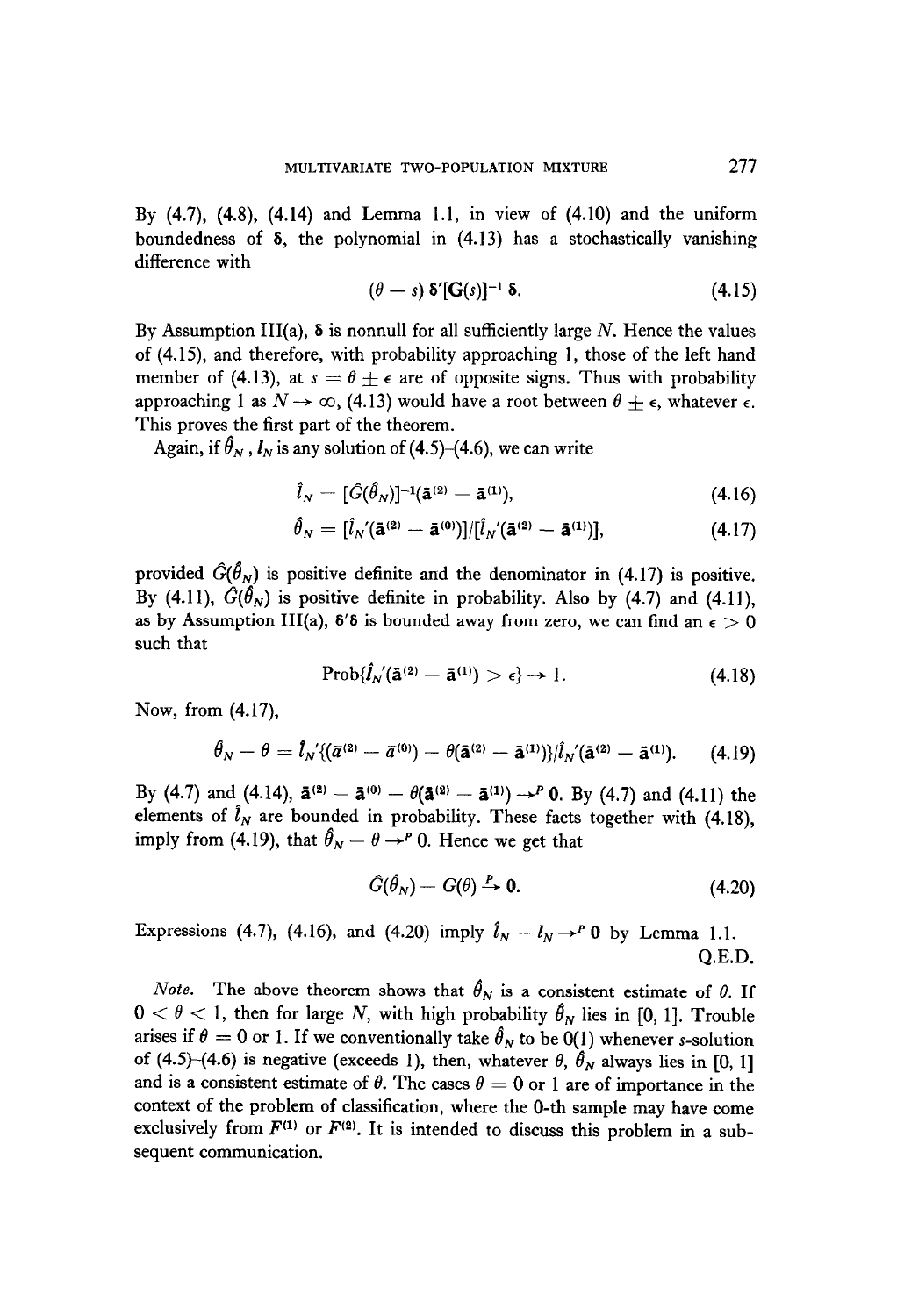THEOREM 4.2. If  $\hat{\theta}_N$ ,  $\hat{\mathbf{l}}_N$  is any real solution of (4.5)-(4.6), as  $N \to \infty$ ,  $\sqrt{N(\hat{\theta}_N-\theta)}$  is asymptotically normally distributed with mean 0 and variance

$$
\theta(1-\theta)(N/n_0)+[\delta'\mathbf{G}^{-1}(\theta)\,\delta]^{-1}.\tag{4.21}
$$

**Proof.** As earlier, with probability approaching 1, we can represent  $\hat{\theta}_N$  by (4.17), so that

$$
\sqrt{N}(\tilde{\theta}_{N} - \theta) = \frac{\sqrt{N} I_{N}^{'} \{ (1 - \theta) \, \tilde{\mathbf{a}}^{(2)} + \theta \tilde{\mathbf{a}}^{(1)} - \tilde{\mathbf{a}}^{(0)} \}}{I_{N}^{'} (\tilde{\mathbf{a}}^{(2)} - \tilde{\mathbf{a}}^{(1)})} + \frac{\sqrt{N} (\hat{\mathbf{I}}_{N} - \mathbf{I}_{N})^{'} \{ (1 - \theta) \, \tilde{\mathbf{a}}^{(2)} + \theta \tilde{\mathbf{a}}^{(1)} - \tilde{\mathbf{a}}^{(0)} \}}{\hat{\mathbf{I}}_{N}^{'} (\tilde{\mathbf{a}}^{(2)} - \tilde{\mathbf{a}}^{(1)})}, \quad (4.22)
$$

where  $I_N = G(\theta)^{-1} \delta$  is the solution of (4.3).

Now by Theorem (2.3),  $\sqrt{N} \{ (1 - \theta) \bar{a}^{(2)} + \theta \bar{a}^{(1)} - \bar{a}^{(0)} \}$  is asymptotically normal with  $\theta$  mean vector, and a dispersion matrix which by (2.16), and (4.1) can be written as

$$
\theta(1-\theta)\cdot\frac{N}{n_0}\delta\delta'+\mathbf{G}(\theta). \tag{4.23}
$$

By our assumptions, (4.23) is uniformly bounded. Hence the elements of  $\sqrt{n}$  { $(1 - \theta)$   $\tilde{a}^{(2)} + \theta \tilde{a}^{(1)} - \tilde{a}^{(0)}$ } are stochastically bounded. Therefore, the second relation in (4.9), and (4.19) imply that the second term on the right of (4.22) converges in probability to zero.

Again, by our assumptions, the roots of (4.23) are bounded away from  $\sum_{i=1}^{\infty}$  and co. Hence, as noted at the end of  $S_{\text{cubic}}$ , 3, by Lemma 1.2, both  $\sigma$  and  $\infty$ . Hence, as noted at the end of section  $\sigma$ , by Lemma 1.2,  $\sqrt{N} I_N$ '{(1 -  $\theta$ )  $\tilde{\mathbf{a}}^{(2)} + \theta \tilde{\mathbf{a}}^{(1)} - \tilde{\mathbf{a}}^{(0)}$ } is asymptotically normally distributed with mean 0 and variance

$$
\theta(1-\theta)\frac{N}{n_0}\left[\delta'\mathbf{G}^{-1}(\theta)\delta\right]^2+\delta'\mathbf{G}^{-1}(\theta)\delta.
$$

Also, by (4.7) and (4.9)

$$
\hat{\mathbf{I}}_{N}(\tilde{\mathbf{a}}^{(2)}-\tilde{\mathbf{a}}^{(1)})-\delta'\mathbf{G}^{-1}(\theta)\delta \xrightarrow{P} 0.
$$

 $\mathcal{L}(\mathcal{L}(\mathcal{L}(\mathcal{L}(\mathcal{L}(\mathcal{L}(\mathcal{L}(\mathcal{L}(\mathcal{L}(\mathcal{L}(\mathcal{L}(\mathcal{L}(\mathcal{L}(\mathcal{L}(\mathcal{L}(\mathcal{L}(\mathcal{L}(\mathcal{L}(\mathcal{L}(\mathcal{L}(\mathcal{L}(\mathcal{L}(\mathcal{L}(\mathcal{L}(\mathcal{L}(\mathcal{L}(\mathcal{L}(\mathcal{L}(\mathcal{L}(\mathcal{L}(\mathcal{L}(\mathcal{L}(\mathcal{L}(\mathcal{L}(\mathcal{L}(\mathcal{L}(\mathcal{$ Combining these facts, we get that the first term on the right of  $(4.22)$  is asymptotically normal with mean  $0$  and variance given by  $(4.21)$ . This completes the proof of the theorem.  $O.E.D.$ The following reduction shows the structure of the structure of the  $\mathcal{A}$ 

The following reduction shows the structure of the Eqs.  $(4.5)$ – $(4.6)$  more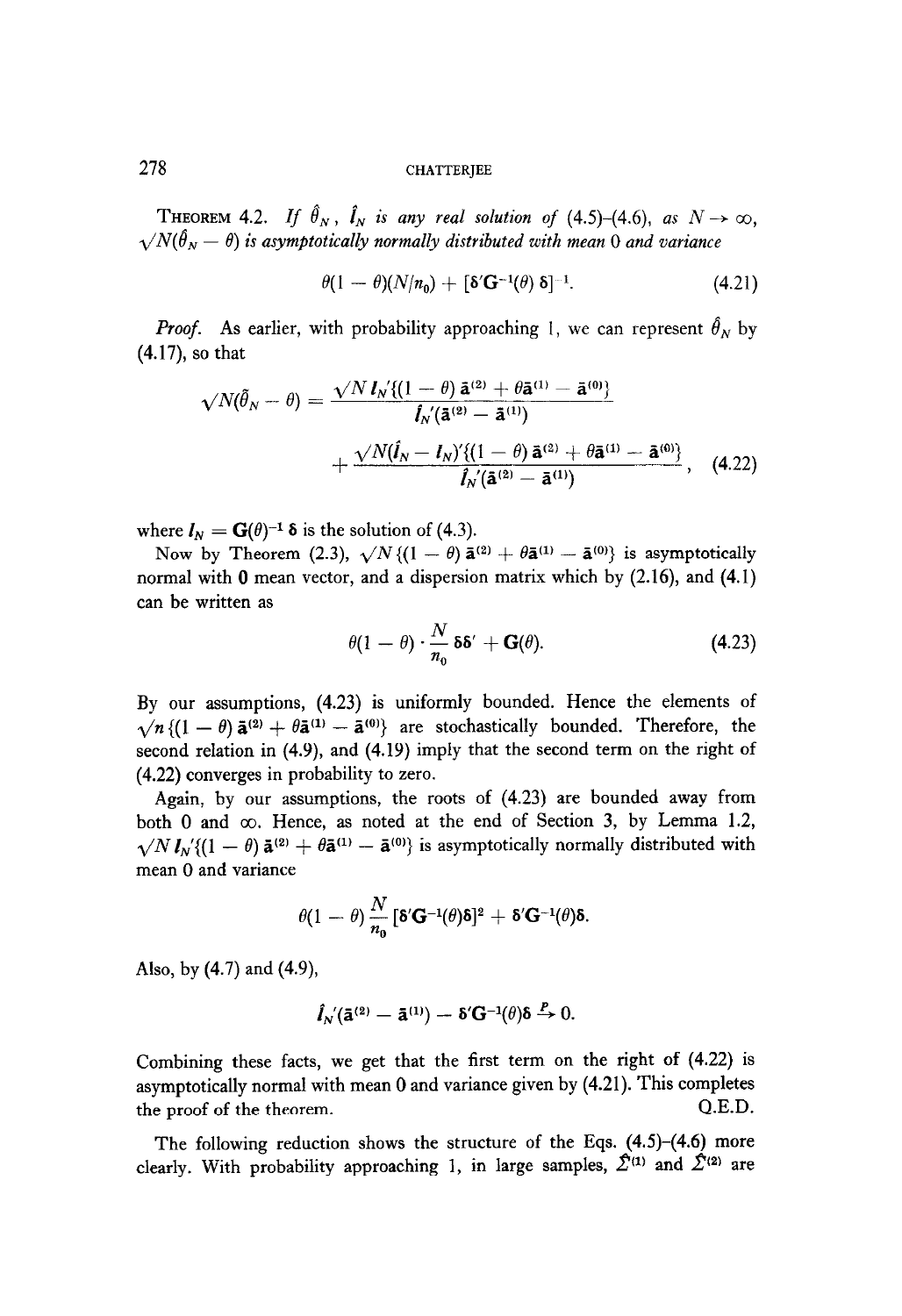both positive definite, and therefore, it is possible to find a nonsingular matrix C  $(p \times p)$  such that

$$
\mathbf{C}'\mathbf{\Sigma}^{(1)}\mathbf{C} = I, \quad \mathbf{C}'\mathbf{\Sigma}^{(2)}\mathbf{C} = \text{Diag}(\gamma_1, \gamma_2, ..., \gamma_p), \quad (4.24)
$$

where  $\gamma_1$ ,  $\gamma_2$ ,...,  $\gamma_p$  are the latent roots of  $\{\hat{\mathcal{L}}^{(1)}\}^{-1}\hat{\mathcal{L}}^{(2)}$ . Let

$$
C'(\tilde{\mathbf{a}}^{(2)} - \tilde{\mathbf{a}}^{(0)}) = \mathbf{d} = (d_1, ..., d_p)',
$$
  

$$
C'(\tilde{\mathbf{a}}^{(2)} - \tilde{\mathbf{a}}^{(1)}) = \mathbf{b} = (b_1, ..., b_p)'
$$

Then, putting  $I = Ch$ ,  $h = (h_1, ..., h_n)'$ , and premultiplying (4.6) by C', from (4.5)–(4.6) we derive the  $(p + 1)$  equations in s and **h**:

$$
\mathbf{h}'\mathbf{d} - s \cdot \mathbf{h}'\mathbf{b} = 0,
$$

$$
\mathbf{C}'\hat{\mathbf{G}}(s)\mathbf{C}\mathbf{h} = \mathbf{b}.
$$

By  $(4.4)$  and  $(4.24)$ , these can be explicitly written as

$$
\sum_{i=1}^{p} h_i d_i - s \sum_{i=1}^{p} h_i b_i = 0,
$$
\n(4.25)\n
$$
\left\{ s \left( \frac{N}{n_0} + s \frac{N}{n_1} \right) + (1 - s) \left( \frac{N}{n_0} + (1 - s) \frac{N}{n_2} \right) \gamma_i \right\} h_i = b_i, \quad i = 1, ..., p.
$$
\n(4.26)

Here  $d_i$ ,  $b_i$ ,  $\gamma_i$ ,  $i = 1,..., p$  are all known. To solve these we may substitute for  $h_i$  in (4.25), using (4.26), and then solve the resulting polynomial equation in s. Alternatively, we may put arbitrary values of  $h_1, ..., h_p$  in (4.25) to get a rough estimate of s and use (4.26) to solve for  $h_1, ..., h_p$  and then proceed by iteration.

As for the sampling variance of the estimate  $\hat{\theta}_N$ , in large samples, we may use

$$
[\hat{\theta}_N(1-\hat{\theta}_N)/n_0] + (1/N)[(\mathbf{\tilde{a}}^{(2)} - \mathbf{\tilde{a}}^{(1)})' \hat{G}(\hat{\theta}_N)^{-1}(\mathbf{\tilde{a}}^{(2)} - \mathbf{\tilde{a}}^{(1)})]^{-1}, \qquad (4.27)
$$

where  $\hat{G}(\hat{\theta}_N)$  is obtained by putting  $\hat{\theta}_N$  for s in (4.4). As  $\hat{\theta}_N$  is a consistent estimator of  $\theta$ , (4.27) also is consistent in the sense that the ratio of (4.27) to the true asymptotic variance of  $\hat{\theta}_N$  converges in probability to 1.

### 5. DISCUSSION

From Theorem 4.2, we get that the asymptotic variance of the optimised linear rank score estimate  $\hat{\theta}_N$  is given by

$$
(1/n_0) \ \theta(1-\theta) + (1/N)[\delta'\{G(\theta)\}^{-1} \ \delta]^{-1}, \tag{5.1}
$$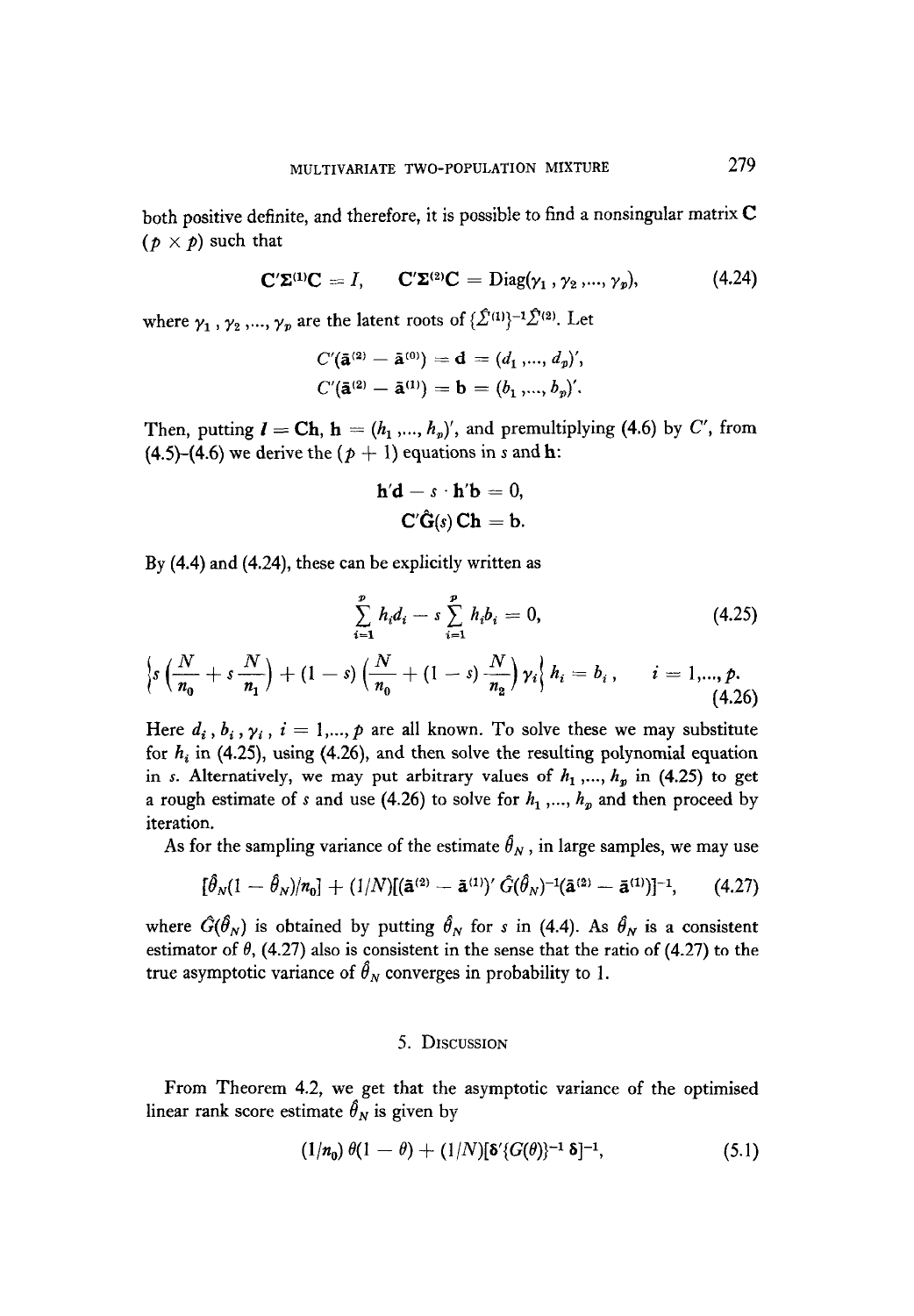where  $\delta = \mu^{(2)} - \mu^{(1)}$  and  $G(\theta)$  is given by (4.1). Of this the first term is the variance of  $t = r/n_0$ , the standard estimate that we would use if r (the number of "first-population observations" in 0-th sample) were observable. The second term represents the inflation in the variance due to the unobservability of  $r$ . Clearly, the larger the value of  $\delta'(G(\theta))^{-1} \delta$ , the more accurate the estimate. We know that if  $G(p \times p)$  is positive definite, then for the partitioning

$$
\boldsymbol{\delta} = \bigl( \begin{matrix} \boldsymbol{\delta}_1 \\ \boldsymbol{\delta}_2 \end{matrix} \bigr), \quad \mathbf{G} = \bigl( \begin{matrix} \mathbf{G}_{11} & \mathbf{G}_{12} \\ \mathbf{G}_{21} & \mathbf{G}_{22} \end{matrix} \bigr),
$$

where  $\delta_1$  is a q-vector and  $G_{11}$  is of order  $q \times q$ , we have

$$
\delta'\,G^{-1}\delta\geqslant \delta_1'\,G_{11}^{-1}\,\delta_1\,.
$$

The equality holds if and only if  $\delta_2 = G_{21}G_{11}^{-1} \delta_1$ . Hence, so long as this special condition is not met and the matrix  $G(\theta)$  remains positive definite, consideration of a larger number of variables would increase the accuracy of  $\hat{\theta}_N$ .

The choice of the score functions  $\varphi_1(u),...,\varphi_n(u)$  is, of course, of great importance. In choosing these, we should use any knowledge that we may possess about the way  $F^{(1)}$  and  $F^{(2)}$  differ from each other. Again, the general principle would be to choose the scores so that  $\delta'(G(\theta))^{-1} \delta$  is as large as possible. We propose to deal with these aspects of the problem in a later communication. Incidentally, we remark that the application of the procedures developed in this paper require only knowledge of the observational ranks. However, when the observational values (1.1) are themselves available, we may use these in the same way as rank scores, to get an estimate of  $\theta$  based on the sample means provided (i) all second order moments exist for  $F^{(1)}$ ,  $F^{(2)}$  and (ii)  $F^{(1)}$ ,  $F^{(2)}$  differ in location (i.e., in mean vector). Under appropriate conditions, the asymptotic variance of this estimate would have the same form as (5.1), with  $\mu^{(k)}$ ,  $\Sigma^{(k)}$  now standing for the mean vector and dispersion matrix of  $F^{(k)}$ ,  $k = 1, 2$ . The procedures considered in this paper encompass a wider variety of problems, since the score functions are free to be chosen to take account of any kind of divergence between  $F^{(1)}$  and  $F^{(2)}$ .

Another point of practical importance is the effect of the relative values of  $n_0$ ,  $n_1$ , and  $n_2$  on the accuracy of the estimate. While specific recommendations here must depend on the choice of score functions, some general observations can be made. Generally, it would be profitable to have a large  $n_0$  not only because that reduces the first term in the asymptotic variance (5.1) but also because in (4.1) (at least for  $\theta$  near around  $\frac{1}{2}$ ) the dominant terms being made small, that reduces the second term in (5.1) as well. Similarly, it would be preferable to have  $n_1$ large relative to  $n_2$ , or vice versa, according as  $\theta$  is expected to be close to 1 or 0.